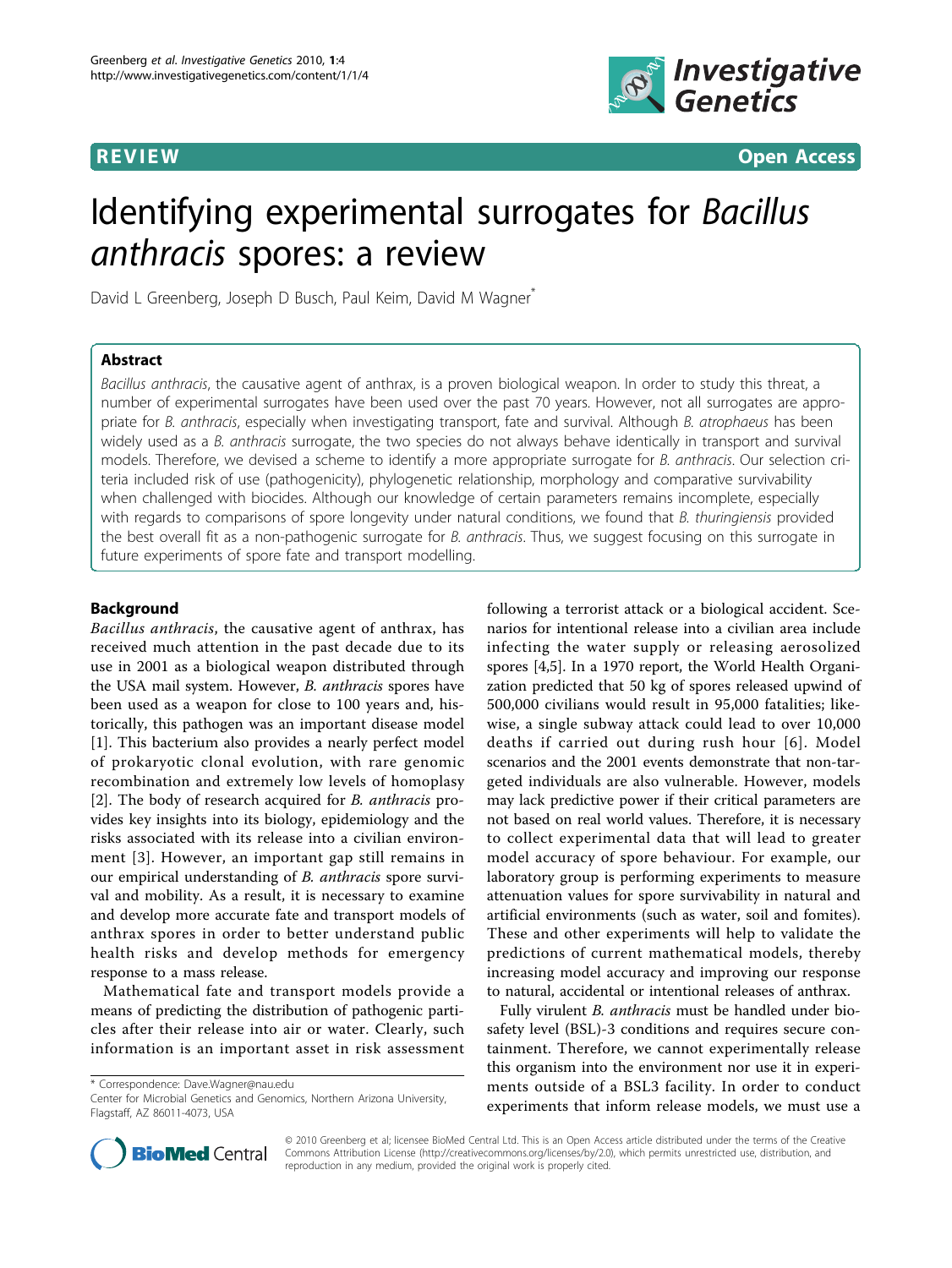<span id="page-1-0"></span>non-pathogenic bacterium that can accurately represent B. anthracis. Surrogates of this type have been used for many years in military release experiments, water supply studies and food protection assessment. However, little attention has been focused on the criteria used to select surrogates. Our synthesis makes use of existing empirical evidence to present an informed decision for the best choice of a B. anthracis surrogate.

# History of surrogate use for B. anthracis

Before selecting an appropriate surrogate for B. anthracis, it is useful to review the history of surrogate use for this organism. This information, though anecdotal in some cases, provides valuable information useful for surrogate selection such as (1) comparative survival and behavioural data, (2) an initial list of potential surrogate candidates and (3) baseline data to compare against current experiments. Over the years a number of surrogates have been used, including an attenuated B. anthracis strain (Sterne) and several phylogenetic relatives: B. atrophaeus (formerly B. globigii and B. subtilis niger [[7,8](#page-6-0)]), B. cereus, B. megaterium, B. mycoides, B. subtilis, B. thuringiensis and Geobacillus (Figure 1). Table [1](#page-2-0) indicates the number of times each has been utilized in published studies. B. atrophaeus has been employed most frequently; B. cereus, B. subtilis and B. thuringiensis have been used moderately; and the others have been used just a few times (B. megaterium, B. mycoides and Geobacillus).

Both the USA and Japanese governments used pathogenic simulants in biological warfare test studies. For example, Yoshi Iishi of Japan confessed after World War II to using *B. anthracis* surrogates in his biological warfare programme, which was initiated in 1935 [[9\]](#page-6-0). The USA began using *B. atrophaeus* as their major nonpathogenic surrogate for B. anthracis in July of 1943 at

Camp Detrick [[9](#page-6-0)]. This surrogate has been used for many experiments in order to ascertain potential outcomes of using anthrax as a biological weapon [\[10](#page-6-0)-[12](#page-6-0)]. In 1949 the USA Army experimentally sprayed B. atrophaeus and Serratia marcescens over the coastal population centers of Hampton, Virginia and San Francisco, California [[9](#page-6-0)]. B. atrophaeus was also disseminated in Greyhound bus and New York subway terminals via covert spray generators hidden in briefcases during the mid-1960 s [\[11\]](#page-6-0). More recent work at national laboratories has emphasized the detection and identification of spores in the environment.

The earliest in-depth comparison of related Bacillus species was done by Schneiter and Kolb [[13,14](#page-6-0)], who tested heat processing methods to destroy 'industrial' spores of B. anthracis, B. subtilis and B. cereus found on shaving brush bristles. Brazis et al. [[15\]](#page-6-0) made a direct comparison of the effect of free available chlorine on B. anthracis and B. atrophaeus spores and found that B. atrophaeus was more resistant to chlorine. In these early works, no mention is made of the potential for these species to be used as *B. anthracis* surrogates. However, their results provide valuable comparative data (for example, B. atrophaeus is more resistant to chlorine and therefore is a conservative surrogate for estimating *B. anthracis* survival in tap water).

More recent experiments have examined the effects of various environmental challenges and disinfectants on B. anthracis surrogates, including studies of food protection or decontamination in the wake of a release event. Faille *et al.* [[16](#page-6-0)] used *B. thuringiensis* as a non-pathogenic representative for B. cereus and indicated that B. thuringiensis has been used in this capacity for many years. Others have used B. atrophaeus, B. thuringiensis, B. cereus and B. subtilis to examine decontamination strategies using various bactericidal compounds such as

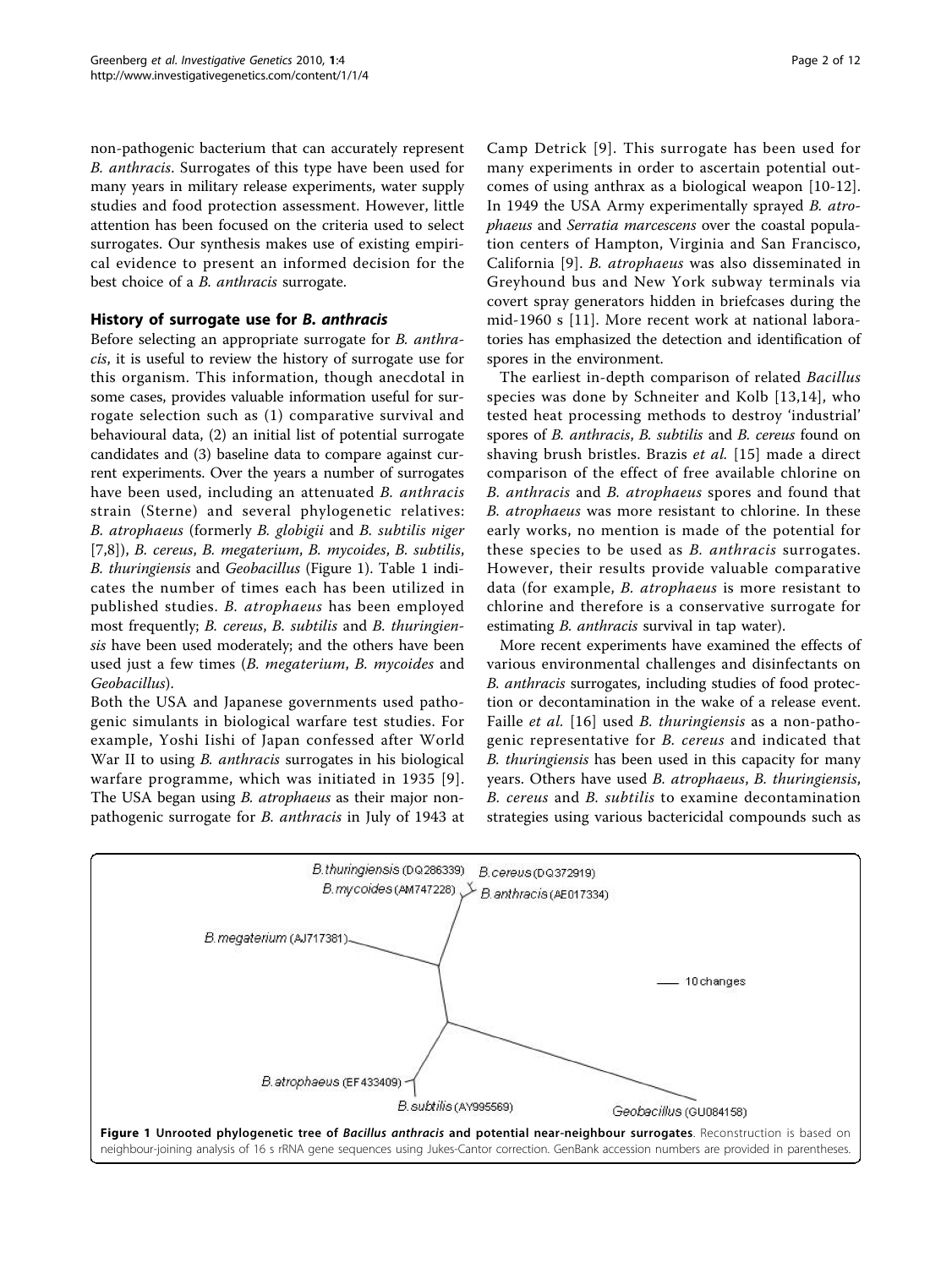| Species*            | No. of usest | <b>References</b>                                                                                                  |
|---------------------|--------------|--------------------------------------------------------------------------------------------------------------------|
| Bacillus atrophaeus | 40           | [15,17,18,27,29,34,40-42,48,50,52,54,68,71,72,75,76,78,83,86-88,94,95,101,102,104,107,109,112-115,174,208,219-222] |
| B. cereus           | 29           | $[22,26,40-43,48,54,58,59,65,66,68-70,72,73,77,82,88,95,103,104,174,213,223-226]$                                  |
| B. subtilis         | 26           | [19,37,40,42-44,48,60,70,82,84,85,88,94,96,100,104-106,174,209,213,216,219,224,226]                                |
| B. thuringiensis    | 26           | $[16,22,26,27,40-43,48,58,60,66,68,72,81,82,88,94,95,99,100,111,174,192,227,228]$                                  |
| B. anthracis Sterne | 20           | [25,26,40,43,48,49,58-60,68,72,75,81,103,174,213,223,224,226,229]                                                  |
| B. megaterium       | 8            | [40-42,48,94,102,104,174]                                                                                          |
| B. mycoides         | 4            | [43,60,72,226]                                                                                                     |
| Geobacillus         |              | [37,174,209]                                                                                                       |

<span id="page-2-0"></span>Table 1 Number of historical uses for each potential surrogate with references

\*Strains not identified.

† References through January 2010.

chlorine, hydrogen peroxide, dyes, neutral oxone chloride, formaldehyde, gluteraldehyde and antibiotics [[15](#page-6-0),[17](#page-7-0)-[43](#page-7-0)]. Additional decontamination methods used against these surrogates include ultraviolet irradiation [[39,44-50\]](#page-7-0), plasma [[51\]](#page-7-0), electron beam radiation [\[52,53](#page-7-0)] and heat [\[39,54](#page-7-0)-[63](#page-8-0)].

B. anthracis stand-ins have also played an important role in evaluating the broad arsenal of techniques used to detect and identify bio-threat agents in the environment. At least 17 methods have been employed to detect spores of B. anthracis and its relatives, including: electron microscopy [[64\]](#page-8-0), atomic force microscopy [[65](#page-8-0)-[68](#page-8-0)], photothermal spectroscopy [[69](#page-8-0)], microcalorimetric spectroscopy [[70\]](#page-8-0), biochip sensors [[71](#page-8-0),[72\]](#page-8-0), Raman spectroscopy [[73\]](#page-8-0), polymerase chain reaction methods [[74-80](#page-8-0)], optical chromatography [\[81](#page-8-0)], differential mobility spectroscopy [[82\]](#page-8-0), laser induced breakdown spectroscopy [[83](#page-8-0)-[86\]](#page-8-0), flow cytometry sorting [\[87](#page-8-0)], mass spectroscopy [\[88](#page-8-0)-[96\]](#page-8-0), proteomics [[97,98](#page-8-0)], luminescence analysis [[99\]](#page-8-0), long-wave biosensors [[100](#page-8-0)], lytropic liquid sensors [[101\]](#page-8-0) and fluorescent labelling [[102-105\]](#page-9-0). Although most of these studies used B. anthracis directly, some included close relatives for comparisons of detectability across species.

Lastly, surrogates have played an important role in several types of aerosol studies. They have been used to evaluate electrical forces [[106,107](#page-9-0)], examine the effect of filter material on bioaerosol collection [[108\]](#page-9-0) and to determine if bees could be deployed to detect anthrax spores in the air [\[109\]](#page-9-0). Other studies have used standins such as B. thuringiensis to test spore movement in aerial spray [[4](#page-6-0)[,110,111\]](#page-9-0), transport and deposition efficiency of spores in ventilation ducts [[112](#page-9-0)], engineered aerosol production [\[113](#page-9-0)] and re-aerosolization of spores [[114](#page-9-0)]. *B. atrophaeus* has been used to reproduce an anthrax letter event, demonstrating how an individual swine located 1.5 m from an opened letter inhaled >21,000 spores [[115](#page-9-0)]. This is a lethal dose for humans exposed to *B. anthracis* and validates the significant biothreat of passive spore dispersion.

From the diverse experimental uses of anthrax surrogates during the last 70 years, it is obvious that non-pathogenic representatives are indispensable for conducting safe inquiries into the behaviour and mobility of pathogen spores. However, not all species are equally appropriate stand-ins for B. anthracis. In the remainder of this review we outline our selection criteria, present pertinent literature for surrogate selection in B. anthracis and identify gaps in our knowledge of a surrogate's ability to mimic the behaviour of this pathogen. Whenever possible, we present quantified values to provide robust justification of any surrogate to be used in future fate and transport experiments.

#### Selection criteria

We used several criteria for selection, including (1) the risk of use (pathogenicity), (2) genetic similarity to B. anthracis, (3) morphology and (4) response to various chemical and environmental challenges. Our initial list began with microbes in the family Bacillaceae that have been used as surrogates in the past. Practical attributes of potential surrogates are summarized in Table [2](#page-3-0). It is important to select appropriate representatives with regard to the specific experiments one wishes to conduct. As an example, if we were interested in studying the disinfectant capacity of a substance we would use a surrogate that has greater survivability than our target organism. The results would then provide conservative estimates of appropriate disinfectant levels. In our case, we are interested in physical experiments of mobility in water and air media. Hence, we determined that the physical properties of the spores are of greatest interest, including size, shape, density, surface morphology, surface structure and surface hydrophobicity. Behavioural responses to stress and natural conditions are also relevant to spore survival.

## Surrogate pathogenicity

The risks associated with surrogate use are of critical concern. Table [3](#page-3-0) lists the biosafety designations for the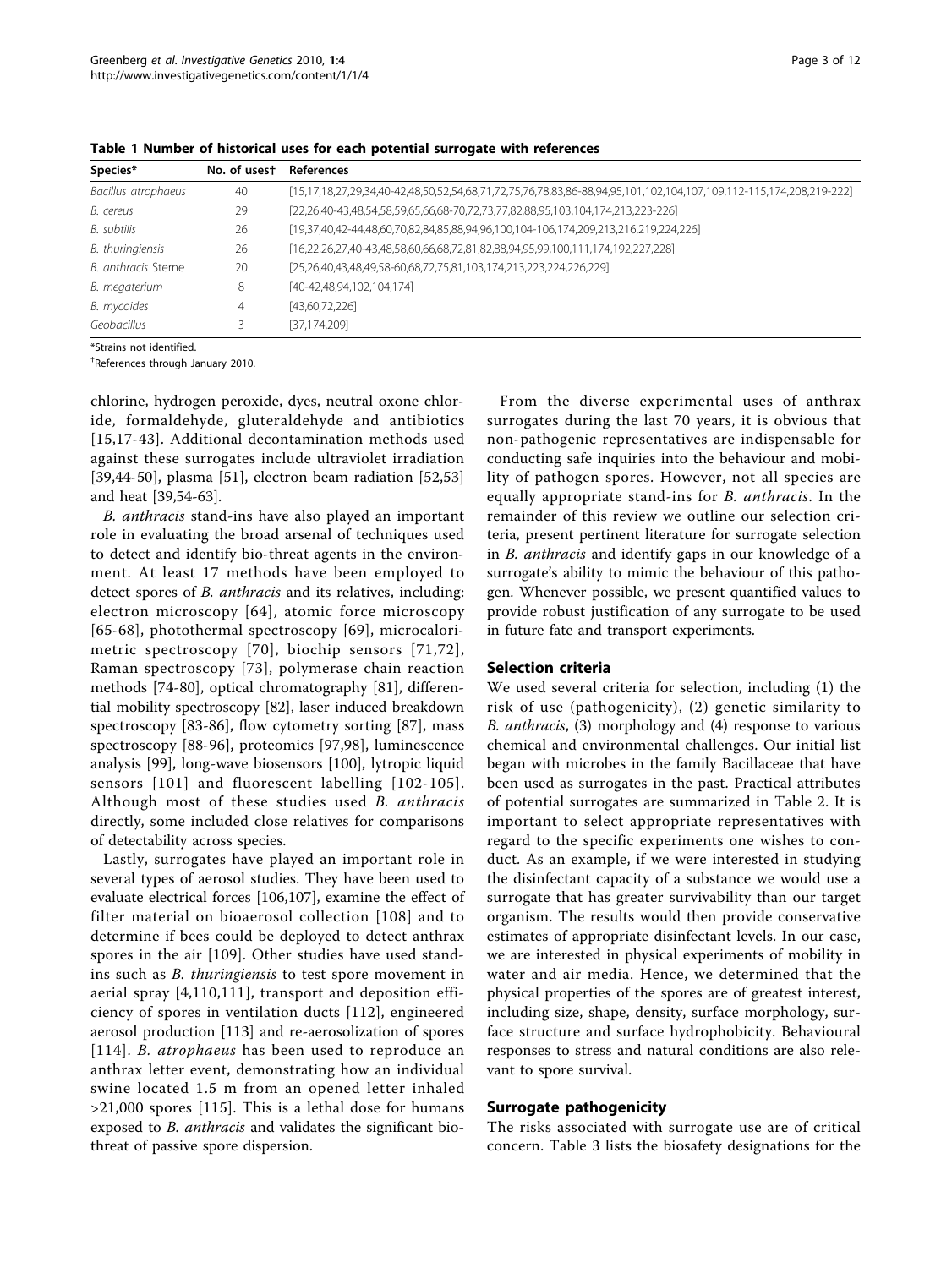<span id="page-3-0"></span>

|  |  | Table 2 Practical attributes in surrogate selection |  |  |  |
|--|--|-----------------------------------------------------|--|--|--|
|--|--|-----------------------------------------------------|--|--|--|

| Attribute                        | <b>Remarks</b>                                                                                           |
|----------------------------------|----------------------------------------------------------------------------------------------------------|
| Safety                           | Should not cause illness or infection in animals or plants                                               |
| Ease of culture                  | Able to produce with standard microbiological methods in a reasonable timeframe and have reproducibility |
| History of use                   | Possibility of attaining comparative information from the literature and judging surrogate behaviour     |
| Ease and speed of detection      | Allows large numbers of samples to be processed for rapid feedback of results                            |
| Cost                             | Surrogate production and detection should not be excessive                                               |
| Stability or persistence         | No long-term persistence, or easily decontaminated                                                       |
| Practical for industrial testing | Should not damage equipment or processes                                                                 |

potential surrogates. Surrogates are typically used to replace a pathogen that, if used, would present a potential threat to public health. B. anthracis is classified as a BSL-3 organism and work must be conducted under highly contained conditions not suitable for fate and transport experiments. Ideally, an attenuated strain of B. anthracis would be a good surrogate because it should behave similarly to the pathogenic strains and pose little risk. However, our knowledge of plasmid exchange rates and the environmental effects of these strains remains very limited - they may still pose a risk despite being classified as BSL-2 organisms. In addition, detection of B. anthracis in the environment, even of an attenuated strain, could cause a public relations issue. Worse, released surrogates might mask a real attack or create high background positives and unnecessary emergency responses. Therefore, we feel that non-pathogenic B. anthracis strains are not good surrogates for fate and transport experiments.

Another surrogate of interest is B. cereus. This species is an opportunistic food-borne pathogen that can infect humans [[116,117\]](#page-9-0) and the CDC recommends the handling of the organism at BSL-2 standards. Although it is naturally found in the environment, additional releases of this potential pathogen are deemed unsafe. As such, this organism cannot be used as a replacement for B. anthracis in spore release studies. The same is true for B. megaterium and Geobacillus stearothermophilus, which are treated as BSL-2 organisms.

Table 3 Biosafety levels for the potential Bacillus anthracis surrogates (from the Biodefense and Emerging Infections Research Resources Repository)

| <b>Species</b>                 | <b>Biosafety laboratory rating</b> |  |  |  |
|--------------------------------|------------------------------------|--|--|--|
| <i>Bacillus anthracis</i> Ames | BSI <sub>3</sub>                   |  |  |  |
| B. anthracis Sterne            | $BSI - 2$                          |  |  |  |
| B. cereus                      | $BSI - 2$                          |  |  |  |
| B. megaterium                  | $BSI - 2$                          |  |  |  |
| B. atrophaeus                  | $BSI - 1$                          |  |  |  |
| B. subtilis                    | $BSI - 1$                          |  |  |  |
| B. thuringiensis               | BSL-1                              |  |  |  |
| Geobacillus stearothermophilus | BSL-2                              |  |  |  |

BSL, biosafety level.

The other potential surrogates, including B. atrophaeus, B. mycoides, B. subtilis and B. thuringiensis, are not typically regarded as potential human pathogens or select agents. They are BSL-1 organisms and are safe candidates. B. thuringiensis is used as an insecticide throughout the world, and has been shown to pose no health risk to humans in some studies [[118,119](#page-9-0)]. Infections do occasionally occur, however. These include a case from using commercial B. thuringiensis var. kurstaki [[120\]](#page-9-0), a wound infection identified as B. thuringiensis strain 97-27 [[74,](#page-8-0)[121](#page-9-0)], and an isolate recovered from a gastrointestinal illness [\[122\]](#page-9-0). That said, the overall the use of most B. thuringiensis strains appears to be safe and this species provides a good potential surrogate for B. anthracis [[118](#page-9-0),[119\]](#page-9-0). B. atrophaeus is commonly found in soil throughout the world, is considered nonpathogenic and has been used extensively as a surrogate for B. anthracis [\[40](#page-7-0),[123\]](#page-9-0). B megaterium and B. subtilis are also found in the soil and are non-pathogenic to humans. Based on safety concerns, most candidates except B. cereus could serve as a surrogate for B. anthracis.

# Genetics of the potential surrogates

Genetic relationships are important when selecting a surrogate because, theoretically, a phylogenetic relative should be morphologically and behaviorally more similar and have comparable physical characteristics to the target organism. There have been many genetic studies that elucidate the phylogenetic relationships of organisms related to B. anthracis [[74,98](#page-8-0)[,124](#page-9-0)-[143\]](#page-10-0). The results of these studies indicate that B. anthracis is most closely related to B. cereus, B. thuringiensis and B. mycoides, which are grouped together as the B. cereus group (Figure [1\)](#page-1-0). In contrast, B. subtilis, B. atrophaeus, B. megaterium, and Geobacillus are more distant relatives of B. anthracis. As their chromosomal genomes are very similar, some authors have suggested that B. cereus, B. thuringiensis and *B. anthracis* are actually a single species separated only by different plasmid composition [\[130\]](#page-9-0). However, highly informative genetic markers such as single nucleotide polymorphisms can resolve B. anthracis from these near neighbor species [[144,145\]](#page-10-0). The identification of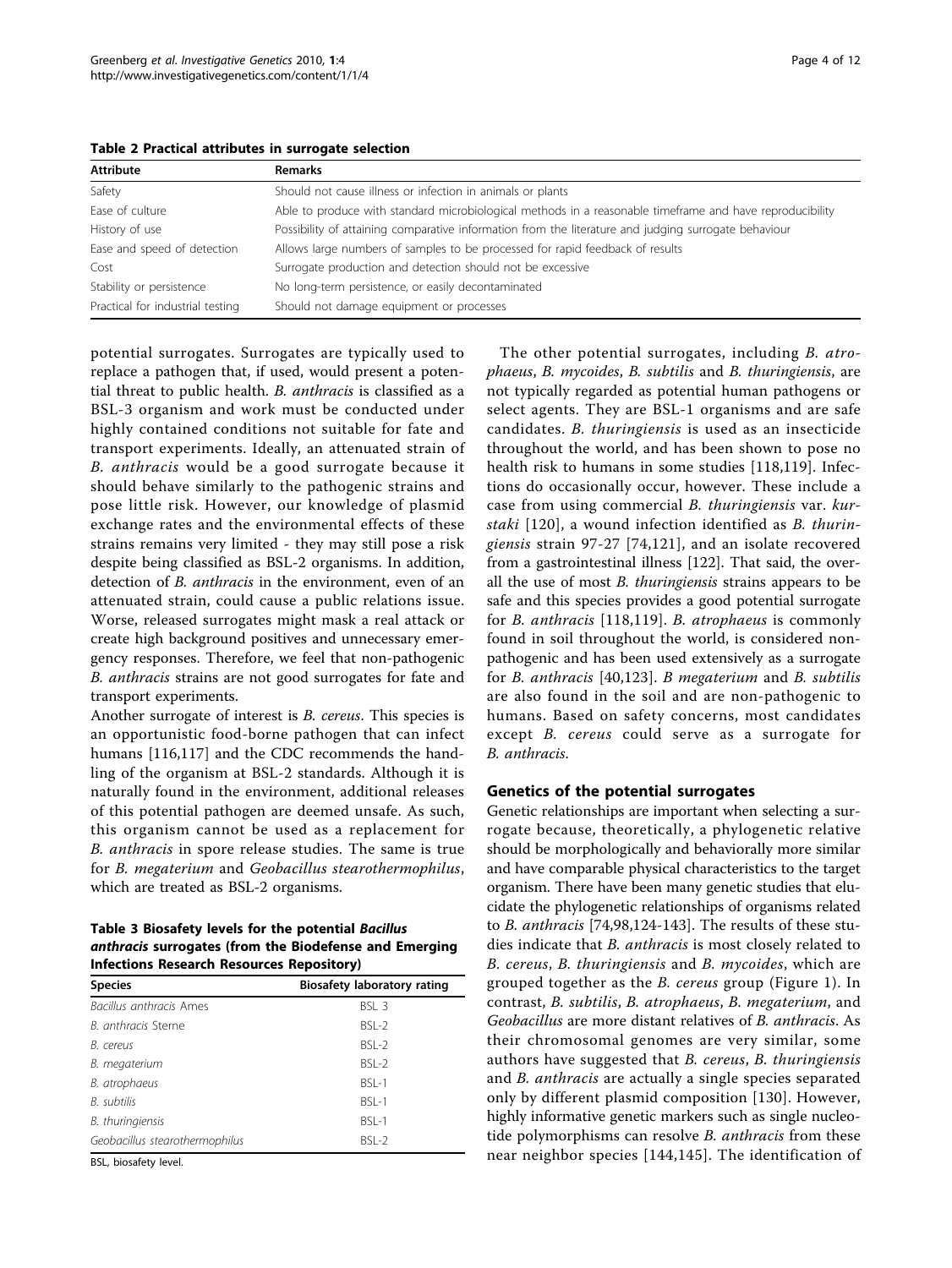closely related surrogates does not present a problem when these powerful genetic tools are used. The importance of genetic similarity on spore composition is demonstrated by the BclA gene, which is unique to the B. cereus group. This protein is found in the exosporium and helps determine the adhesive properties of the spore [[146,147\]](#page-10-0). As *B. atrophaeus* and *B. megaterium* are lacking this gene, we would expect important changes in behavior compared to *B. anthracis*.

# Morphology of the potential surrogates

Morphological characters are important to consider when choosing a surrogate because physical behaviours are the foundation of transport models. As stated earlier, genetic relatedness is a good indicator of morphological similarity, so we expect organisms within the *B. cereus* group to be morphologically similar to B. anthracis. Microscopy examination reveals few morphological features that can be used to definitively distinguish the various species from one another [[64](#page-8-0),[65,68\]](#page-8-0). However, spores present measurable differences among surrogates, including the structure of the exosporium, the presence/ absence of filamentous appendages and size variation.

The spores of the *B. cereus* group all possess a specific type of exosporium surrounding the outer spore coat. It is a balloon-like sac that envelopes the spore, is made of crystal lattices and, typically, has a short nap of hair-like projections extending off the surface [[64-68,](#page-8-0)[146,148-154\]](#page-10-0). The exosporium can be highly variable, both among B. anthracis relatives [[155](#page-10-0)-[157](#page-10-0)] and within *B. anthracis*, as shown by differences between the Vollum and Sterne strains [[158](#page-10-0)]. Some species also have long appendages that extend off the exosporium, known as filaments. B. cereus, B. megaterium and B. thuringiensis all possess filaments, whereas *B. anthracis* has none [[64,](#page-8-0)[149](#page-10-0)-[152,158](#page-10-0)-[161\]](#page-10-0). More distant relatives such as B. atrophaeus and B. subtilis have neither a nap nor filaments [[67,68,](#page-8-0)[152](#page-10-0),[162](#page-10-0)]. Likewise, B. atrophaeus and B. megaterium have an atypical exosporium-like layer that is distinct but does not extend off the surface of the outer coat [[64,67,](#page-8-0)[148,152,162-165](#page-10-0)]. B. thuringiensis has a similar nap to *B. anthracis* but the presence or absence of filaments in B. thuringiensis is variable [[152,166-168](#page-10-0)]. It is important to note that the exosporium is strongly hydrophobic [[169\]](#page-10-0) and that this chemical property may influence flow dynamics in aqueous solutions. Therefore, species with less hydrophobic spores (B. subtilis) are probably not appropriate simulants compared to the B. cereus group. As differences in exterior morphology will influence the mobility of pathogen spores in air and water, the investigation of these dynamics is a muchneeded focus of future research.

Size, shape and density of the spore are also considered important factors that can influence surrogate behavior in release experiments. The spores of the B. cereus group have similar ratios of length to width and similar diameters, whereas the spores of B. atrophaeus are smaller and those of B. megaterium are larger [[65](#page-8-0),[68](#page-8-0)[,170,171\]](#page-10-0). Although the difference in size is not great, it does exist and may require different coefficients for various model parameters (such as, Reynolds number, diffusion coefficient and sedimentation velocity) [[172,173](#page-10-0)]. Spore volume is strongly correlated to density  $(R = 0.95)$  when spores are wet and in a moistened state the smaller spores of B. atrophaeus and B. subtilis are much more dense than *B. anthracis* [\[174\]](#page-10-0). Such differences are likely to affect the behaviour of these particles in air or water. Wet *B. thuringiensis* spores have densities and volumes within the range of B. anthracis, making this simulant a better match for the measurement of liquid dispersion. Interestingly, dry spore density is similar among the surrogates listed in Table [1](#page-2-0), despite volume differences [[174\]](#page-10-0). Thus, the right choice of surrogate appears to depend on the dispersion medium under consideration.

#### Comparative survivability among surrogates

Previous experiments comparing the survivability of various spore-formers provide valuable information to the surrogate selection process. Comparative experiments of spore survival under natural conditions or exposure to heat, ultraviolet and chemical disinfectants can illuminate which species may behave similarly to B. anthracis in experiments. In this section we review the literature for comparative spore survival.

Quantitative data relating inactivation kinetics of the natural survival of spores would be of great value when comparing potential surrogates. Unfortunately, most of the available data are qualitative. Past studies with B. anthracis have revealed that spores may survive for years under natural conditions [[175-190\]](#page-10-0). The data are mostly qualitative, not directly comparable, and primarily exist only for B. anthracis. Experimental evidence that quantifies survival rates in both the short and long term are missing. Several studies examined the attenuation rate of B. thuringiensis spores on leaves, soil and snow [\[191](#page-10-0)-[197\]](#page-11-0); B. cereus was included in a survival study measuring the effects of soil pH, moisture, nutrients and presence of other microbes [\[198](#page-11-0)]. In addition to two aerosol field studies [[110,](#page-9-0)[199\]](#page-11-0), we found no other studies that investigated natural attenuation rates of the potential surrogates for B. anthracis or that compared several species at once. Another drawback to using these data is that spore behaviour is variable due to factors such as purification method, sporulation conditions and strain type, and in many of these studies different purification protocols and strains are used, which makes direct comparisons of the values mostly pointless.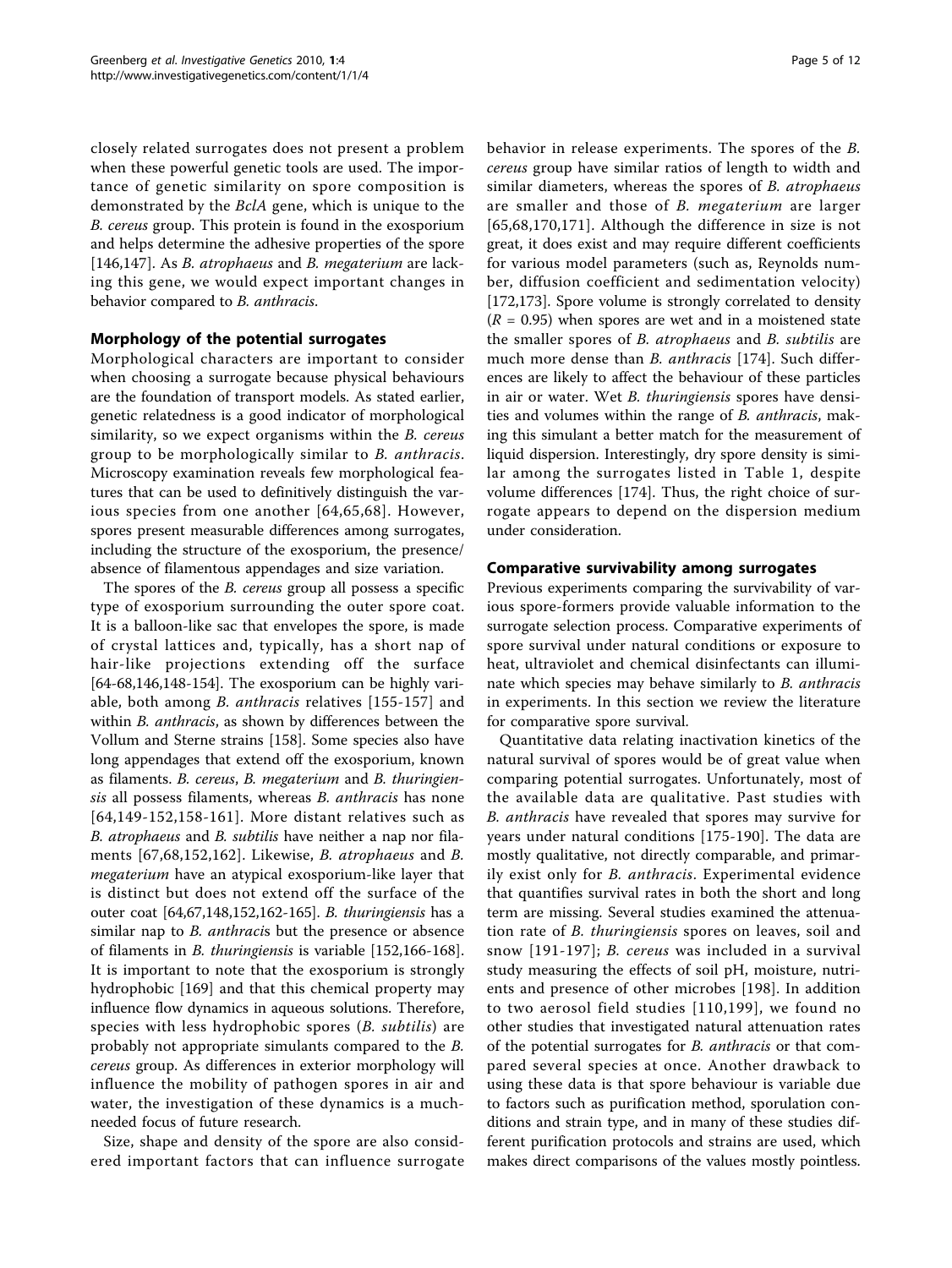Nevertheless these values do have some comparative information that can be used for surrogate selection. For example, natural attenuation values have been quantified for B. cereus and B. thuringiensis demonstrating that, after 135 days, the number of viable B. thuringiensis spores falls to about a quarter of the original inoculum [[194](#page-10-0)]. The same may be true for *B. anthracis* but data are lacking. Although some spores remain active for a long time, the rate at which they lose viability is unknown, which suggests that additional experimental evidence is required to confirm the decay rates for B. anthracis spores and the potential surrogates.

Many experiments have been conducted that examine the effects of heat on spores [[39,54](#page-7-0),[57,](#page-7-0)[63,](#page-8-0)[200-208\]](#page-11-0). However, very few studies have focused on quantifying differences in the survival of spores with regards to surrogate selection. More recent studies have compared the affect of heat on spores with the intention to understand differences among species. The main focus of most of these experiments is related to industrial sanitation, particularly disinfection in the food industry [[58](#page-7-0)-[60,](#page-7-0)[62](#page-8-0),[209-211\]](#page-11-0). Montville and coworkers [[60\]](#page-7-0) have published the only study that specifically compares attenuation values among several surrogates. Whitney et al. [\[39\]](#page-7-0) review some of the studies on the thermal survival of B. anthracis, whereas Mitscherlich and March [[212\]](#page-11-0) provide a very comprehensive review on the overall survival of *B. anthracis* and many of the potential surrogate candidates. However, it is apparent that the variability of D values (decimal reduction times) within species is large enough that we cannot make any robust decisions based upon this comparative information [\[60](#page-7-0)]. Rather, from these data we realize that each strain may behave differently with regards to survivability. As a result, each potential surrogate species should be compared directly with *B. anthracis* in future experimental studies.

Experiments to compare the effect of disinfectants can also be useful for examining parallels in spore resilience. Whitney et al. [[39](#page-7-0)] reviewed many of the studies that have performed disinfectant trials on *B. anthracis*. Brazis et al. [[15](#page-6-0)] compared the effects of chlorine on B. atrophaeus and B. anthracis spores and found B. atrophaeus survival to be a conservative indicator for *B. anthracis* survival. B. cereus spores reasonably simulate B. anthracis spore inactivation by peroxyacetic acid-based biocides, but are less reliable for hydrogen peroxide, sodium hypochlorite, and acidified sodium chlorite [[213\]](#page-11-0). Rice et al. [\[26\]](#page-7-0) examined the affect of chlorine on several *B. anthracis* strains and potential surrogates and found that B. thuringiensis behaviour was most similar to a virulent B. anthracis strain. However, they also found a difference between the attenuated and virulent B. anthracis strains, indicating that even very close organisms may behave differently when conditions vary. More recently, Sagripanti et al. [\[40\]](#page-7-0) investigated the effects of various chlorides and other decontaminants on virulent B. anthracis and several potential surrogates on glass, metal, and polymeric surfaces.

Over the years many studies have focused on different bactericidal techniques for B. anthracis and their comparative effect on survival, including ultraviolet [[44,48-50](#page-7-0),[214\]](#page-11-0) and various chemicals [[15](#page-6-0),[34,39,](#page-7-0)[215\]](#page-11-0). Two of the ultraviolet studies were geared toward surrogate selection. Nicholson and Galeano [[44](#page-7-0)] validated B. subtilis as a good ultraviolet surrogate for B. anthracis using the attenuated Sterne strain. However, another study found B. subtilis spores were highly resilient to ultraviolet ionizing radiation when immersed in water and concluded this species would be a poor surrogate for B. anthracis [[216\]](#page-11-0). Menetrez and coworkers [[48](#page-7-0)] found that B. anthracis Sterne was more resistant to ultraviolet than other surrogates, including B. thuringiensis, B. cereus and B. megaterium. Therefore, the data remain equivocal for choosing a stand-in with similar ultraviolet survival characteristics.

The results from the literature search on survivability are useful, but must be used with caution when comparing surrogates. Several authors have noted the high variability observed between spore batches and experiments [[26,44](#page-7-0)]. This variability makes the translation of results from different researchers difficult. Stringent testing of differences between strains can only take place when careful experimental designs are employed, including sporulation under identical conditions and strictly conserved methods for purification and survival estimates. The overall conclusions drawn from the results of previous survivability experiments suggest that any of our potential surrogates may behave similarly to B. anthracis. As a result, individual laboratory testing is also required in order to empirically validate a surrogate choice based on theoretical considerations.

# Choice of surrogate

Our goal was to examine the various possible surrogates for B. anthracis, review the criteria for selecting an appropriate surrogate, compare the potential surrogates by these criteria and, ultimately, choose the most appropriate surrogate for our purposes. After examination of the first criteria, safety of use, we are left with B. atrophaeus, B. thuringiensis, B. megaterium and B. subtilis as potential surrogates. However, after further examination of genetic relatedness and the consequential morphological differences, B. thuringiensis emerges as the most appropriate candidate for a B. anthracis surrogate. This may be a surprising choice for some researchers, based on the traditional preference for *B. atrophaeus*. However, further examination of published comparisons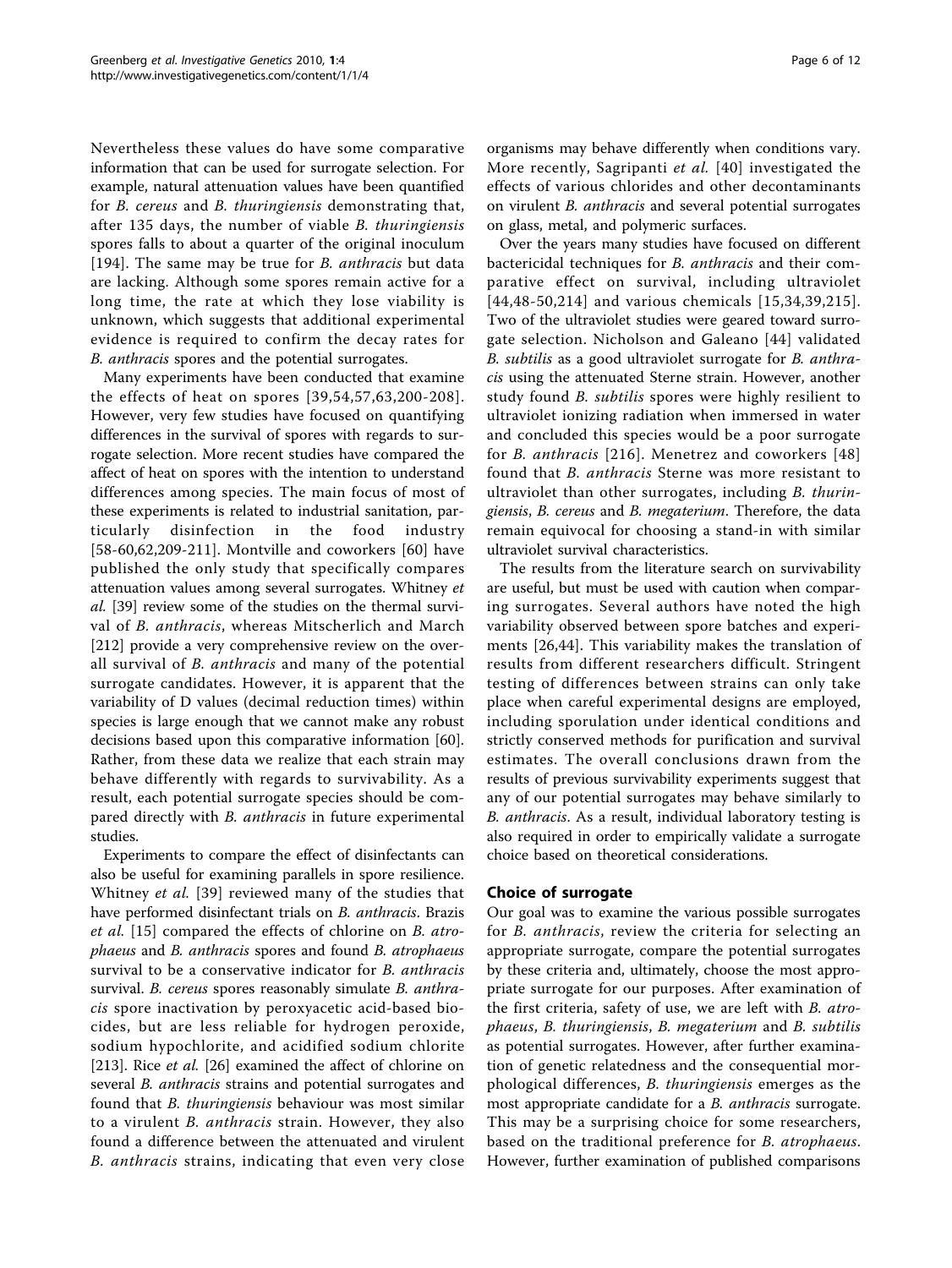| Gaps                                                                       | <b>Recommended action</b>                                              |
|----------------------------------------------------------------------------|------------------------------------------------------------------------|
| No quantitative comparisons of spore survival on fomites                   | Conduct experiments using steel, laminar, plastic and other surfaces   |
| No quantitative comparisons of spore survival in soil                      | Conduct experiments across soil types                                  |
| No quantitative comparisons of spore survival in buffer/water              | Conduct survival experiments in water or buffer                        |
| No long-term studies                                                       | Perform spore survival studies that are over a year long               |
| Only one comparative study examining the effect of heat in various buffers | Reconfirm results                                                      |
| Only one comparative study with UV                                         | Reconfirm results                                                      |
| Only a few studies with virulent Bacillus anthracis                        | Use virulent B. anthracis and compare directly to potential surrogates |

<span id="page-6-0"></span>Table 4 Gaps in our knowledge related to surrogate selection and model parameters

also supports B. thuringiensis as a good surrogate for B. anthracis.

We recommend *B. thuringiensis* as the most appropriate surrogate based upon existing empirical data. As a result of the phenotypic similarity within the B. cereus group it will be important to utilize a B. thuringiensis strain that has a publically available genome sequence, such as B. thuringiensis serovar israelensis (ATCC 35646; GenBank No. AAJM01000000). This will allow for strain-specific markers to be identified [[217](#page-11-0),[218](#page-11-0)] which can be used as the basis for assays that can readily detect this strain and distinguish it from con-specifics as well as near neighbour species. We stress that additional experimental evidence is needed to confirm that B. thuringiensis and B. anthracis have similar behaviours. Data on spore survival and mobility are extremely lacking and we have identified several important knowledge gaps (Table 4). We have found only a few studies comparing spores from Bacillus species with the goal of surrogate validation and comparison [\[26,40](#page-7-0),[44](#page-7-0),[48,60\]](#page-7-0). We are aware of no studies that provide comparative survival of the surrogate candidates in soil or on different types of fomites, both under natural conditions and with heat, pH variance or UV radiation. In addition, there are no quantitative studies on the long-term survival of the spores in any medium. We also find very few studies that use virulent B. anthracis strains. The current literature suggests that there can be differences between the attenuated strains and the virulent strains. Therefore, in order to truly quantify and thereby confirm that our selected surrogate is the correct choice, we recommend conducting additional comparative experiments.

#### Abbreviation

BSL: biosafety level.

#### Acknowledgements

This study was supported by the Center for Advancing Microbial Risk Assessment, which is funded by the US Environmental Protection Agency Science to Achieve Results programme and the US Department of Homeland Security University Programs (grant R3236201).

#### Authors' contributions

DG and DW conceived the study. DG, JB, PK and DW drafted the manuscript. All authors read and approved the final manuscript.

#### Competing interests

The authors declare that they have no competing interests.

Received: 15 January 2010 Accepted: 1 September 2010 Published: 1 September 2010

#### References

- 1. Tournier JN, Ulrich RG, Quesnel-Hellmann A, Mohamadzadeh M, Stiles BG: [Anthrax, toxins and vaccines: a 125-year journey targeting Bacillus](http://www.ncbi.nlm.nih.gov/pubmed/19254170?dopt=Abstract) [anthracis.](http://www.ncbi.nlm.nih.gov/pubmed/19254170?dopt=Abstract) Expert Rev Anti Infect Ther 2009, 7:219-236.
- 2. Pearson T, Busch JD, Ravel J, Read TD, Rhoton SD, U'Ren JM, Simonson TS, Kachur SM, Leadem RR, Cardon ML, Van Ert MN, Huynh LY, Fraser CM, Keim P: [Phylogenetic discovery bias in Bacillus anthracis using single](http://www.ncbi.nlm.nih.gov/pubmed/15347815?dopt=Abstract)[nucleotide polymorphisms from whole-genome sequencing.](http://www.ncbi.nlm.nih.gov/pubmed/15347815?dopt=Abstract) PNAS 2004, 101:13536-13541.
- 3. Turnbull PCB: Introduction: Anthrax history, disease and ecology. Anthrax. Current Topics In Microbiology And Immunology 2002, 271:1-19.
- 4. Levin DB, Valadares de Amorim G: [Potential for aerosol dissemination of](http://www.ncbi.nlm.nih.gov/pubmed/15040213?dopt=Abstract) [biological weapons: lessons from biological control of insects.](http://www.ncbi.nlm.nih.gov/pubmed/15040213?dopt=Abstract) Biosecurity and bioterrorism: Biodefense strategy, practice, and science 2003, 1:37-42.
- 5. Meinhardt PL: [WATER AND BIOTERRORISM: Preparing for the Potential](http://www.ncbi.nlm.nih.gov/pubmed/15760287?dopt=Abstract) [Threat to U.S. Water Supplies and Public Health.](http://www.ncbi.nlm.nih.gov/pubmed/15760287?dopt=Abstract) Annual Review of Public Health 2005, 26:213-237.
- 6. WHO Group of Consultants: Health Aspects of Chemical and Biological Weapons Geneva: WHO 1970.
- 7. Fritze D, Pukall R: [Reclassification of bioindicator strains Bacillus subtilis](http://www.ncbi.nlm.nih.gov/pubmed/11211269?dopt=Abstract) [DSM 675 and Bacillus subtilis DSM 2277 as Bacillus atrophaeus.](http://www.ncbi.nlm.nih.gov/pubmed/11211269?dopt=Abstract) Int J Syst Evol Microbiol 2001, 51:35-37.
- 8. Nakamura LK: Taxonomic Relationship of Black-Pigmented Bacillus subtilis Strains and a Proposal for Bacillus atrophaeus sp. nov. Int J Syst Bacteriol 1989, 39:295-300.
- Regis E: The Biology of Doom New York: Henry Holt and Company 1999.
- 10. Carey LF, Amant DCS, Guelta MA, Proving E: Production of Bacillus Spores as a Simulant for Biological Warfare Agents. EDGEWOOD CHEMICAL BIOLOGICAL CENTER ABERDEEN PROVING GROUND 2004, 40.
- 11. Regis E: The Biology of Doom. The History of America's Secret Germ Warfare Project New York: Henry Holt & Co 1999.
- 12. Stuart AL, Wilkening DA: [Degradation of biological weapons agents in](http://www.ncbi.nlm.nih.gov/pubmed/15884371?dopt=Abstract) [the environment: implications for terrorism response.](http://www.ncbi.nlm.nih.gov/pubmed/15884371?dopt=Abstract) Environ Sci Technol 2005, 39:2736-2743.
- 13. Kolb RW, Schneiter R: [The germicidal and sporicidal efficacy of methyl](http://www.ncbi.nlm.nih.gov/pubmed/15436410?dopt=Abstract) [bromide for Bacillus anthracis.](http://www.ncbi.nlm.nih.gov/pubmed/15436410?dopt=Abstract) J Bacteriol 1950, 59:401-412.
- 14. Schneiter R, Kolb RW: Heat resistance studies with spores of Bacillus anthracis and related aerobic bacilli in hair and bristles. In Supplement No. 207 to the Public Health Reports Edited by: NPHS 1948, 1-24.
- 15. Brazis AR, Leslie JE, Kabler PW, Woodward RL: [The inactivation of spores of](http://www.ncbi.nlm.nih.gov/pubmed/13571976?dopt=Abstract) Bacillus globigii and Bacillus anthracis [by free available chlorine.](http://www.ncbi.nlm.nih.gov/pubmed/13571976?dopt=Abstract) Appl Microbiol 1958, 6:338-342.
- 16. Faille C, Dennin L, Bellon-Fontaine MN, Benezech T: Cleanability of stainless steel surfaces soiled by Bacillus thuringiensis spores under various flow conditions. Biofouling 1999, 14:143-151.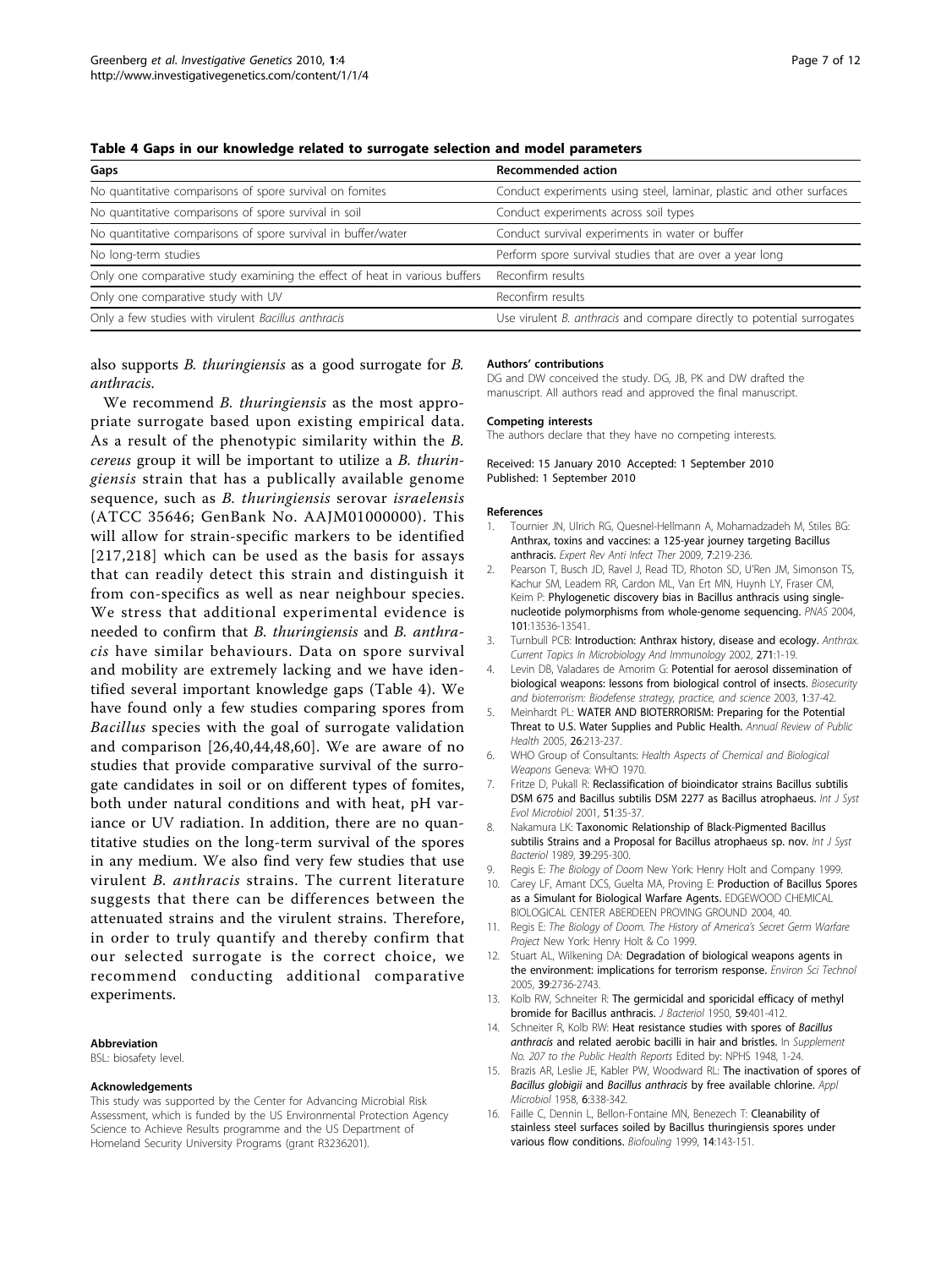- <span id="page-7-0"></span>17. Buttner MP, Cruz P, Stetzenbach LD, Klima-Comba AK, Stevens VL, Cronin TD: [Determination of the efficacy of two building](http://www.ncbi.nlm.nih.gov/pubmed/15294810?dopt=Abstract) [decontamination strategies by surface sampling with culture and](http://www.ncbi.nlm.nih.gov/pubmed/15294810?dopt=Abstract) [quantitative PCR analysis.](http://www.ncbi.nlm.nih.gov/pubmed/15294810?dopt=Abstract) Appl Environ Microbiol 2004, 70:4740-4747.
- 18. Weber DJ, Sickbert-Bennett E, Gergen MF, Rutala WA: [Efficacy of selected](http://www.ncbi.nlm.nih.gov/pubmed/12633189?dopt=Abstract) [hand hygiene agents used to remove Bacillus atrophaeus \(a surrogate](http://www.ncbi.nlm.nih.gov/pubmed/12633189?dopt=Abstract) [of Bacillus anthracis\) from contaminated hands.](http://www.ncbi.nlm.nih.gov/pubmed/12633189?dopt=Abstract) Jama 2003, 289:1274-1277.
- 19. Radziminski C, Ballantyne L, Hodson J, Creason R, Andrews RC, Chauret C: [Disinfection of Bacillus subtilis spores with chlorine dioxide: a bench](http://www.ncbi.nlm.nih.gov/pubmed/11996351?dopt=Abstract)[scale and pilot-scale study.](http://www.ncbi.nlm.nih.gov/pubmed/11996351?dopt=Abstract) Water Res 2002, 36:1629-1639.
- 20. Gorman SP, Scott EM, Hutchinson EP: [Hypochlorite effects on spores and](http://www.ncbi.nlm.nih.gov/pubmed/6327597?dopt=Abstract) [spore forms of Bacillus subtilis and on a spore lytic enzyme.](http://www.ncbi.nlm.nih.gov/pubmed/6327597?dopt=Abstract) J Appl Bacteriol 1984, 56:295-303.
- 21. Wyatt LR, Waites WM: [The effect of chlorine on spores of Clostridium](http://www.ncbi.nlm.nih.gov/pubmed/809541?dopt=Abstract) [bifermentans, Bacillus subtilis and Bacillus cereus.](http://www.ncbi.nlm.nih.gov/pubmed/809541?dopt=Abstract) J Gen Microbiol 1975, 89:337-344.
- 22. Beuchat LR, Pettigrew CA, Tremblay ME, Roselle BJ, Scouten AJ: Lethality of chlorine, chlorine dioxide, and a commercial fruit and vegetable sanitizer to vegetative cells and spores of Bacillus cereus and spores of Bacillus thuringiensis. Ind Microbiol Biotechnol 2005, 32:301-308.
- 23. Young SB, Setlow P: [Mechanisms of killing of Bacillus subtilis spores by](http://www.ncbi.nlm.nih.gov/pubmed/12807454?dopt=Abstract) [hypochlorite and chlorine dioxide.](http://www.ncbi.nlm.nih.gov/pubmed/12807454?dopt=Abstract) J Appl Microbiol 2003, 95:54-67.
- 24. Cortezzo DE, Koziol-Dube K, Setlow B, Setlow P: [Treatment with oxidizing](http://www.ncbi.nlm.nih.gov/pubmed/15357734?dopt=Abstract) [agents damages the inner membrane of spores of Bacillus subtilis and](http://www.ncbi.nlm.nih.gov/pubmed/15357734?dopt=Abstract) [sensitizes spores to subsequent stress.](http://www.ncbi.nlm.nih.gov/pubmed/15357734?dopt=Abstract) J Appl Microbiol 2004, 97:838-852.
- 25. Rose LJ, Rice EW, Jensen B, Murga R, Peterson A, Donlan RM, Arduino MJ: [Chlorine inactivation of bacterial bioterrorism agents.](http://www.ncbi.nlm.nih.gov/pubmed/15640238?dopt=Abstract) Appl Environ Microbiol 2005, 71:566-568.
- 26. Rice EW, Adcock NJ, Sivaganesan M, Rose LJ: [Inactivation of spores of](http://www.ncbi.nlm.nih.gov/pubmed/16151153?dopt=Abstract) [Bacillus anthracis Sterne, Bacillus cereus, and Bacillus thuringiensis](http://www.ncbi.nlm.nih.gov/pubmed/16151153?dopt=Abstract) [subsp. israelensis by chlorination.](http://www.ncbi.nlm.nih.gov/pubmed/16151153?dopt=Abstract) Appl Environ Microbiol 2005, 71:5587-5589.
- 27. Delcomyn CA, Bushway KE, Henley MV: [Inactivation of biological agents](http://www.ncbi.nlm.nih.gov/pubmed/16683620?dopt=Abstract) [using neutral oxone-chloride solutions.](http://www.ncbi.nlm.nih.gov/pubmed/16683620?dopt=Abstract) Environ Sci Technol 2006, 40:2759-2764.
- 28. Kreske AC, Ryu JH, Beuchat LR: [Evaluation of chlorine, chlorine dioxide,](http://www.ncbi.nlm.nih.gov/pubmed/16924915?dopt=Abstract) [and a peroxyacetic acid-based sanitizer for effectiveness in killing](http://www.ncbi.nlm.nih.gov/pubmed/16924915?dopt=Abstract) [Bacillus cereus and Bacillus thuringiensis spores in suspensions, on the](http://www.ncbi.nlm.nih.gov/pubmed/16924915?dopt=Abstract) [surface of stainless steel, and on apples.](http://www.ncbi.nlm.nih.gov/pubmed/16924915?dopt=Abstract) Journal Of Food Protection 2006, 69:1892-1903.
- 29. Szabo JG, Rice EW, Bishop PL: [Persistence and decontamination of](http://www.ncbi.nlm.nih.gov/pubmed/17308186?dopt=Abstract) [Bacillus atrophaeus subsp. globigii spores on corroded iron in a model](http://www.ncbi.nlm.nih.gov/pubmed/17308186?dopt=Abstract) [drinking water system.](http://www.ncbi.nlm.nih.gov/pubmed/17308186?dopt=Abstract) Appl Environ Microbiol 2007.
- 30. Cross JB, Currier RP, Torraco DJ, Vanderberg LA, Wagner GL, Gladen PD: [Killing of bacillus spores by aqueous dissolved oxygen, ascorbic acid,](http://www.ncbi.nlm.nih.gov/pubmed/12676707?dopt=Abstract) [and copper ions.](http://www.ncbi.nlm.nih.gov/pubmed/12676707?dopt=Abstract) Appl Environ Microbiol 2003, 69:2245-2252.
- 31. Melly E, Cowan AE, Setlow P: [Studies on the mechanism of killing of](http://www.ncbi.nlm.nih.gov/pubmed/12147081?dopt=Abstract) [Bacillus subtilis spores by hydrogen peroxide.](http://www.ncbi.nlm.nih.gov/pubmed/12147081?dopt=Abstract) J Appl Microbiol 2002, 93:316-325.
- 32. Loshon CA, Melly E, Setlow B, Setlow P: [Analysis of the killing of spores of](http://www.ncbi.nlm.nih.gov/pubmed/11851813?dopt=Abstract) [Bacillus subtilis by a new disinfectant, Sterilox.](http://www.ncbi.nlm.nih.gov/pubmed/11851813?dopt=Abstract) J Appl Microbiol 2001, 91:1051-1058.
- 33. Marquis RE, Shin SY: [Mineralization and responses of bacterial spores to](http://www.ncbi.nlm.nih.gov/pubmed/7917424?dopt=Abstract) [heat and oxidative agents.](http://www.ncbi.nlm.nih.gov/pubmed/7917424?dopt=Abstract) FEMS Microbiol Rev 1994, 14:375-379.
- 34. Sagripanti JL, Bonifacino A: [Comparative sporicidal effects of liquid](http://www.ncbi.nlm.nih.gov/pubmed/8593054?dopt=Abstract) [chemical agents.](http://www.ncbi.nlm.nih.gov/pubmed/8593054?dopt=Abstract) Appl Environ Microbiol 1996, 62:545-551.
- 35. Sagripanti JL, Bonifacino A: [Comparative sporicidal effect of liquid](http://www.ncbi.nlm.nih.gov/pubmed/8902111?dopt=Abstract) [chemical germicides on three medical devices contaminated with](http://www.ncbi.nlm.nih.gov/pubmed/8902111?dopt=Abstract) [spores of Bacillus subtilis.](http://www.ncbi.nlm.nih.gov/pubmed/8902111?dopt=Abstract) Am J Infect Control 1996, 24:364-371.
- 36. Young SB, Setlow P: [Mechanisms of killing of Bacillus subtilis spores by](http://www.ncbi.nlm.nih.gov/pubmed/14723690?dopt=Abstract) [Decon and Oxone, two general decontaminants for biological agents.](http://www.ncbi.nlm.nih.gov/pubmed/14723690?dopt=Abstract) J Appl Microbiol 2004, 96:289-301.
- 37. Rogers JV, Sabourin CL, Choi YW, Richter WR, Rudnicki DC, Riggs KB, Taylor ML, Chang J: [Decontamination assessment of Bacillus anthracis,](http://www.ncbi.nlm.nih.gov/pubmed/16162224?dopt=Abstract) [Bacillus subtilis, and Geobacillus stearothermophilus spores on indoor](http://www.ncbi.nlm.nih.gov/pubmed/16162224?dopt=Abstract) [surfaces using a hydrogen peroxide gas generator.](http://www.ncbi.nlm.nih.gov/pubmed/16162224?dopt=Abstract) J Appl Microbiol 2005, 99:739-748.
- 38. Armstrong G, Watson I, Stewart-Tull D: Inactivation of B. cereus spores on agar, stainless steel or in water with a combination of Nd: YAG laser and

UV irradiation. INNOVATIVE FOOD SCIENCE & EMERGING TECHNOLOGIES 2006, 7:94-99.

- 39. Whitney EAS, Beatty ME, Taylor TH, Weyant R, Sobel J, Arduino MJ, Ashford DA: [Inactivation of Bacillus anthracis spores.](http://www.ncbi.nlm.nih.gov/pubmed/12780999?dopt=Abstract) Emerging Infectious Diseases 2003, 9:623-627.
- 40. Sagripanti JL, Carrera M, Insalaco J, Ziemski M, Rogers J, Zandomeni R: [Virulent spores of Bacillus anthracis and other Bacillus species deposited](http://www.ncbi.nlm.nih.gov/pubmed/17184315?dopt=Abstract) [on solid surfaces have similar sensitivity to chemical decontaminants.](http://www.ncbi.nlm.nih.gov/pubmed/17184315?dopt=Abstract) Journal Of Applied Microbiology 2007, 102:11-21.
- 41. Demidova TN, Hamblin MR: [Photodynamic inactivation of Bacillus spores,](http://www.ncbi.nlm.nih.gov/pubmed/16269726?dopt=Abstract) [mediated by phenothiazinium dyes.](http://www.ncbi.nlm.nih.gov/pubmed/16269726?dopt=Abstract) Appl Environ Microbiol 2005, 71:6918-6925.
- 42. Demidova TN, Hamblinl MR: Anthrtax surrogate spores are destroyed by PDT mediated by phenothiazinium dyes. In Prodceedings of SPIE; Bellingham, WA Edited by: Kessel D 2005.
- 43. Montville TJ, De Siano T, Nock A, Padhi S, Wade D: [Inhibition of Bacillus](http://www.ncbi.nlm.nih.gov/pubmed/17066940?dopt=Abstract) [anthracis and potential surrogate bacilli growth from spore inocula by](http://www.ncbi.nlm.nih.gov/pubmed/17066940?dopt=Abstract) [nisin and other antimicrobial peptides.](http://www.ncbi.nlm.nih.gov/pubmed/17066940?dopt=Abstract) Journal Of Food Protection 2006, 69:2529-2533.
- 44. Nicholson WL, Galeano B: [UV resistance of Bacillus anthracis spores](http://www.ncbi.nlm.nih.gov/pubmed/12571068?dopt=Abstract) [revisited: validation of Bacillus subtilis spores as UV surrogates for](http://www.ncbi.nlm.nih.gov/pubmed/12571068?dopt=Abstract) [spores of B. anthracis Sterne.](http://www.ncbi.nlm.nih.gov/pubmed/12571068?dopt=Abstract) Appl Environ Microbiol 2003, 69:1327-1330.
- 45. Setlow P: [Resistance of spores of Bacillus species to ultraviolet light.](http://www.ncbi.nlm.nih.gov/pubmed/11746741?dopt=Abstract) Environ Mol Mutagen 2001, 38:97-104.
- 46. Myasnik M, Manasherob R, Ben-Dov E, Zaritsky A, Margalith Y, Barak Z: [Comparative sensitivity to UV-B radiation of two Bacillus thuringiensis](http://www.ncbi.nlm.nih.gov/pubmed/11391479?dopt=Abstract) [subspecies and other Bacillus sp.](http://www.ncbi.nlm.nih.gov/pubmed/11391479?dopt=Abstract) Curr Microbiol 2001, 43:140-143.
- 47. Griego VM, Spence KD: [Inactivation of Bacillus thuringiensis spores by](http://www.ncbi.nlm.nih.gov/pubmed/655707?dopt=Abstract) [ultraviolet and visible light.](http://www.ncbi.nlm.nih.gov/pubmed/655707?dopt=Abstract) Appl Environ Microbiol 1978, 35:906-910.
- 48. Menetrez MY, Foarde KK, Webber TD, Dean TR, Betancourt DA: Efficacy of UV irradiation on eight species of Bacillus. Journal Of Environmental Engineering And Science 2006, 5:329-334.
- 49. Blatchley ER, Meeusen A, Aronson AI, Brewster L: Inactivation of Bacillus spores by ultraviolet or gamma radiation. Journal Of Environmental Engineering-Asce 2005, 131:1245-1252.
- 50. Rice JK, Ewell M: [Examination of peak power dependence in the UV](http://www.ncbi.nlm.nih.gov/pubmed/11722941?dopt=Abstract) [inactivation of bacterial spores.](http://www.ncbi.nlm.nih.gov/pubmed/11722941?dopt=Abstract) Appl Environ Microbiol 2001, 67:5830-5832.
- 51. Lee K, Paek KH, Ju WT, Lee Y: [Sterilization of bacteria, yeast, and bacterial](http://www.ncbi.nlm.nih.gov/pubmed/16820756?dopt=Abstract) [endospores by atmospheric-pressure cold plasma using helium and](http://www.ncbi.nlm.nih.gov/pubmed/16820756?dopt=Abstract) [oxygen.](http://www.ncbi.nlm.nih.gov/pubmed/16820756?dopt=Abstract) J Microbiol 2006, 44:269-275.
- 52. Helfinstine SL, Vargas-Aburto C, Uribe RM, Woolverton CJ: [Inactivation of](http://www.ncbi.nlm.nih.gov/pubmed/16269738?dopt=Abstract) [Bacillus endospores in envelopes by electron beam irradiation.](http://www.ncbi.nlm.nih.gov/pubmed/16269738?dopt=Abstract) Appl Environ Microbiol 2005, 71:7029-7032.
- 53. Niebuhr SE, Dickson JS: [Destruction of Bacillus anthracis strain Sterne](http://www.ncbi.nlm.nih.gov/pubmed/12803549?dopt=Abstract) [34F2 spores in postal envelopes by exposure to electron beam](http://www.ncbi.nlm.nih.gov/pubmed/12803549?dopt=Abstract) [irradiation.](http://www.ncbi.nlm.nih.gov/pubmed/12803549?dopt=Abstract) Lett Appl Microbiol 2003, 37:17-20.
- 54. Schneiter R, Kolb RW: Heat resistance studies with spores of Bacillus anthracis and related aerobic bacilli in hair and bristles. In Supplement No. 207 to the Public Health Reports Edited by: Public Health Service N 1948, 1-24.
- 55. Paik WW, Sherry EJ, Stern JA: [Thermal Death Of Bacillus Subtilis Var Niger](http://www.ncbi.nlm.nih.gov/pubmed/4391845?dopt=Abstract) [Spores On Selected Lander Capsule Surfaces.](http://www.ncbi.nlm.nih.gov/pubmed/4391845?dopt=Abstract) Applied Microbiology 1969, 18:901.
- 56. Beaman TC, Gerhardt P: [Heat resistance of bacterial spores correlated](http://www.ncbi.nlm.nih.gov/pubmed/3098170?dopt=Abstract) [with protoplast dehydration, mineralization, and thermal adaptation.](http://www.ncbi.nlm.nih.gov/pubmed/3098170?dopt=Abstract) Appl Environ Microbiol 1986, 52:1242-1246.
- 57. Palop A, Manas P, Condon S: Sporulation temperature and heat resistance of Bacillus spores: A review. Journal Of Food Safety 1999, 19:57-72.
- 58. Rice EW, Rose LJ, Johnson CH, Boczek LA, Arduino MJ, Reasoner DJ: [Boiling](http://www.ncbi.nlm.nih.gov/pubmed/15515252?dopt=Abstract) [and Bacillus spores.](http://www.ncbi.nlm.nih.gov/pubmed/15515252?dopt=Abstract) Emerg Infect Dis 2004, 10:1887-1888.
- 59. Novak JS, Call J, Tomasula P, Luchansky JB: [An assessment of](http://www.ncbi.nlm.nih.gov/pubmed/15830666?dopt=Abstract) [pasteurization treatment of water, media, and milk with respect to](http://www.ncbi.nlm.nih.gov/pubmed/15830666?dopt=Abstract) [Bacillus spores.](http://www.ncbi.nlm.nih.gov/pubmed/15830666?dopt=Abstract) Journal Of Food Protection 2005, 68:751-757.
- Montville TJ, Dengrove R, De Siano T, Bonnet M, Schaffner DW: [Thermal](http://www.ncbi.nlm.nih.gov/pubmed/16300074?dopt=Abstract) [resistance of spores from virulent strains of Bacillus anthracis and](http://www.ncbi.nlm.nih.gov/pubmed/16300074?dopt=Abstract) [potential surrogates.](http://www.ncbi.nlm.nih.gov/pubmed/16300074?dopt=Abstract) J Food Prot 2005, 68:2362-2366.
- 61. Turnbull PC, Frawley DA, Bull RL: [Heat activation/shock temperatures for](http://www.ncbi.nlm.nih.gov/pubmed/17055602?dopt=Abstract) [Bacillus anthracis spores and the issue of spore plate counts versus true](http://www.ncbi.nlm.nih.gov/pubmed/17055602?dopt=Abstract) [numbers of spores.](http://www.ncbi.nlm.nih.gov/pubmed/17055602?dopt=Abstract) J Microbiol Methods 2006.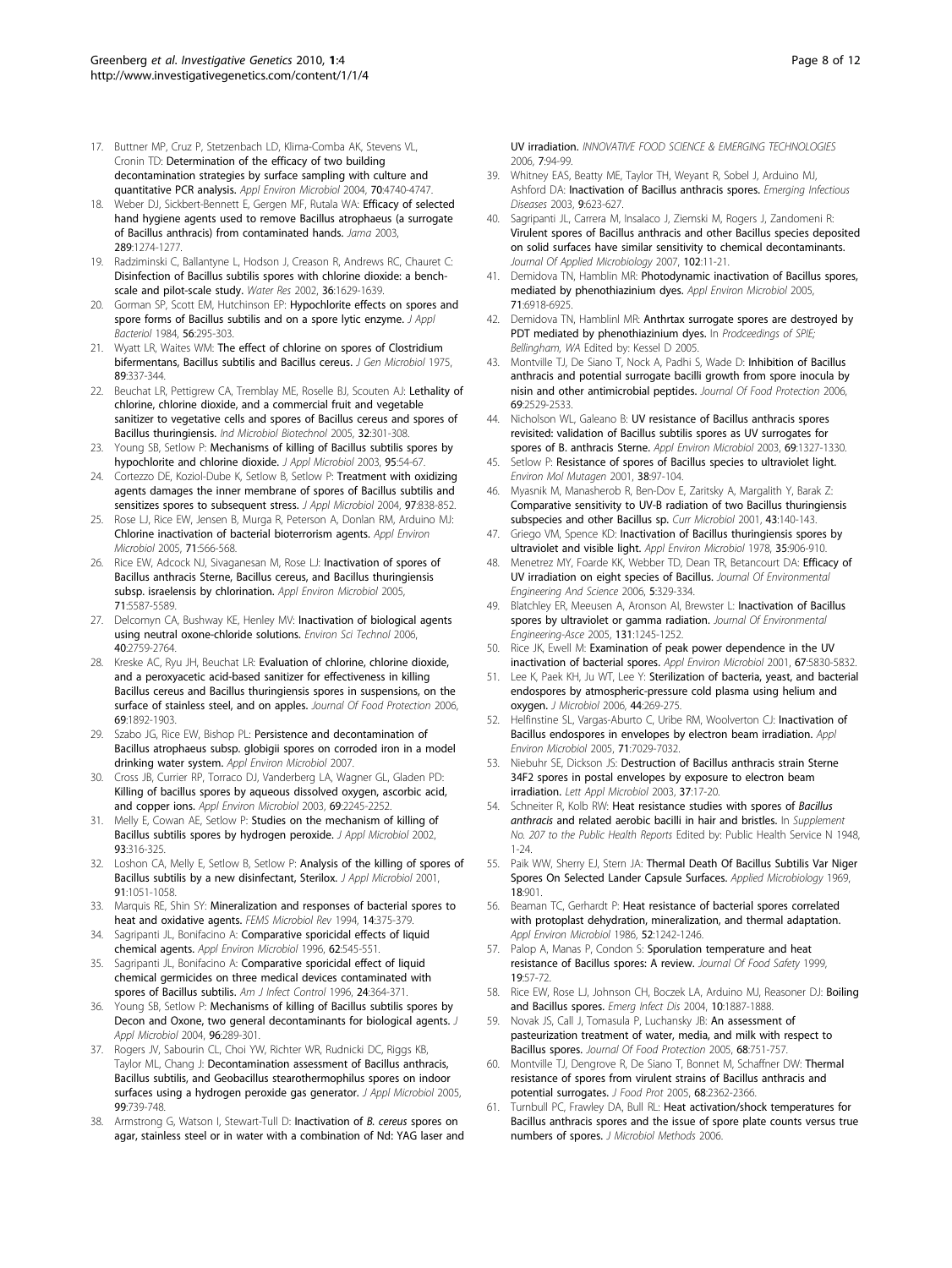- <span id="page-8-0"></span>62. Scurrah KJ, Robertson RE, Craven HM, Pearce LE, Szabo EA: [Inactivation of](http://www.ncbi.nlm.nih.gov/pubmed/16834604?dopt=Abstract) [Bacillus spores in reconstituted skim milk by combined high pressure](http://www.ncbi.nlm.nih.gov/pubmed/16834604?dopt=Abstract) [and heat treatment.](http://www.ncbi.nlm.nih.gov/pubmed/16834604?dopt=Abstract) J Appl Microbiol 2006, 101:172-180.
- 63. Leuschner RG, Lillford PJ: [Effects of temperature and heat activation on](http://www.ncbi.nlm.nih.gov/pubmed/10583749?dopt=Abstract) [germination of individual spores of Bacillus subtilis.](http://www.ncbi.nlm.nih.gov/pubmed/10583749?dopt=Abstract) Lett Appl Microbiol 1999, 29:228-232.
- 64. Bulla LA, St Julian G, Rhodes RA, Hesseltine CW: [Scanning electron and](http://www.ncbi.nlm.nih.gov/pubmed/4907010?dopt=Abstract) [phase-contrast microscopy of bacterial spores.](http://www.ncbi.nlm.nih.gov/pubmed/4907010?dopt=Abstract) Appl Microbiol 1969, 18:490-495.
- 65. Plomp M, Leighton TJ, Wheeler KE, Malkin AJ: [The high-resolution](http://www.ncbi.nlm.nih.gov/pubmed/15501940?dopt=Abstract) [architecture and structural dynamics of Bacillus spores.](http://www.ncbi.nlm.nih.gov/pubmed/15501940?dopt=Abstract) Biophys J 2005, 88:603-608.
- 66. Plomp M, Leighton TJ, Wheeler KE, Malkin AJ: [Architecture and high](http://www.ncbi.nlm.nih.gov/pubmed/16089397?dopt=Abstract)[resolution structure of Bacillus thuringiensis and Bacillus cereus spore](http://www.ncbi.nlm.nih.gov/pubmed/16089397?dopt=Abstract) [coat surfaces.](http://www.ncbi.nlm.nih.gov/pubmed/16089397?dopt=Abstract) Langmuir 2005, 21:7892-7898.
- 67. Plomp M, Leighton TJ, Wheeler KE, Pitesky ME, Malkin AJ: [Bacillus](http://www.ncbi.nlm.nih.gov/pubmed/16262341?dopt=Abstract) [atrophaeus outer spore coat assembly and ultrastructure.](http://www.ncbi.nlm.nih.gov/pubmed/16262341?dopt=Abstract) Langmuir 2005, 21:10710-10716.
- 68. Zolock RA, Li G, Bleckmann C, Burggraf L, Fuller DC: [Atomic force](http://www.ncbi.nlm.nih.gov/pubmed/16376084?dopt=Abstract) [microscopy of Bacillus spore surface morphology.](http://www.ncbi.nlm.nih.gov/pubmed/16376084?dopt=Abstract) Micron 2006, 37:363-369.
- 69. Wig A, Arakawa E, Passian A, Thundat T: Photothermal spectroscopy of Bacillus anthracis and Bacillus cereus with microcantilevers. Sensors and Actuators 2004, B114:206-211.
- 70. Arakawa ET, Lavrik NV, Datskos PG: [Detection of anthrax simulants with](http://www.ncbi.nlm.nih.gov/pubmed/12683752?dopt=Abstract) [microcalorimetric spectroscopy:](http://www.ncbi.nlm.nih.gov/pubmed/12683752?dopt=Abstract) Bacillus subtilis and Bacillus cereus [spores.](http://www.ncbi.nlm.nih.gov/pubmed/12683752?dopt=Abstract) Appl Opt 2003, 42:1757-1762.
- 71. Stratis-Cullum DN, Griffin GD, Mobley J, Vass AA, Vo-Dinh T: [A miniature](http://www.ncbi.nlm.nih.gov/pubmed/12553762?dopt=Abstract) [biochip system for detection of aerosolized Bacillus globigii spores.](http://www.ncbi.nlm.nih.gov/pubmed/12553762?dopt=Abstract) Anal Chem 2003, 75:275-280.
- 72. Ulrich MP, Christensen DR, Coyne SR, Craw PD, Henchal EA, Sakai SH, Swenson D, Tholath J, Tsai J, Weir AF, Norwood DA: [Evaluation of the](http://www.ncbi.nlm.nih.gov/pubmed/16630001?dopt=Abstract) [Cepheid GeneXpert system for detecting Bacillus anthracis.](http://www.ncbi.nlm.nih.gov/pubmed/16630001?dopt=Abstract) J Appl Microbiol 2006, 100:1011-1016.
- 73. Farquharson S, Grigely L, Khitrov V, Smith W, Sperry JF, Fenerty G: Detecting Bacillus cereus spores on a mail sorting system using Raman spectroscopy. Journal Of Raman Spectroscopy 2004, 35:82-86.
- 74. Radnedge L, Agron PG, Hill KK, Jackson PJ, Ticknor LO, Keim P, Andersen GL: [Genome differences that distinguish Bacillus anthracis](http://www.ncbi.nlm.nih.gov/pubmed/12732546?dopt=Abstract) [from Bacillus cereus and Bacillus thuringiensis.](http://www.ncbi.nlm.nih.gov/pubmed/12732546?dopt=Abstract) Appl Environ Microbiol 2003, 69:2755-2764.
- 75. Kane SR, Letant SE, Murphy GA, Alfaro TM, Krauter PW, Mahnke R, Legler TC, Raber E: [Rapid, high-throughput, culture-based PCR methods to analyze](http://www.ncbi.nlm.nih.gov/pubmed/19141303?dopt=Abstract) [samples for viable spores of](http://www.ncbi.nlm.nih.gov/pubmed/19141303?dopt=Abstract) Bacillus anthracis and its surrogates. J Microbiol Methods 2009, 76:278-284.
- 76. Saikaly PE, Barlaz MA, de Los Reyes FL: [Development of quantitative real](http://www.ncbi.nlm.nih.gov/pubmed/17720820?dopt=Abstract)[time PCR assays for detection and quantification of surrogate biological](http://www.ncbi.nlm.nih.gov/pubmed/17720820?dopt=Abstract) [warfare agents in building debris and leachate.](http://www.ncbi.nlm.nih.gov/pubmed/17720820?dopt=Abstract) Appl Environ Microbiol 2007, 73:6557-6565.
- 77. Yang S, Rothman RE, Hardick J, Kuroki M, Hardick A, Doshi V, Ramachandran P, Gaydos CA: [Rapid polymerase chain reaction-based](http://www.ncbi.nlm.nih.gov/pubmed/18370996?dopt=Abstract) [screening assay for bacterial biothreat agents.](http://www.ncbi.nlm.nih.gov/pubmed/18370996?dopt=Abstract) Acad Emerg Med 2008, 15:388-392.
- 78. McBride MT, Masquelier D, Hindson BJ, Makarewicz AJ, Brown S, Burris K, Metz T, Langlois RG, Tsang KW, Bryan R, Anderson DA, Venkateswaran KS, Milanovich FP, Colston BW Jr: [Autonomous detection of aerosolized](http://www.ncbi.nlm.nih.gov/pubmed/14710805?dopt=Abstract) [Bacillus anthracis and Yersinia pestis.](http://www.ncbi.nlm.nih.gov/pubmed/14710805?dopt=Abstract) Anal Chem 2003, 75:5293-5299.
- 79. Hindson BJ, McBride MT, Makarewicz AJ, Henderer BD, Setlur US, Smith SM, Gutierrez DM, Metz TR, Nasarabadi SL, Venkateswaran KS, Farrow SW, Colston BW Jr, Dzenitis JM: [Autonomous detection of aerosolized](http://www.ncbi.nlm.nih.gov/pubmed/15623307?dopt=Abstract) [biological agents by multiplexed immunoassay with polymerase chain](http://www.ncbi.nlm.nih.gov/pubmed/15623307?dopt=Abstract) [reaction confirmation.](http://www.ncbi.nlm.nih.gov/pubmed/15623307?dopt=Abstract) Anal Chem 2005, 77:284-289.
- 80. Stachowiak JC, Shugard EE, Mosier BP, Renzi RF, Caton PF, Ferko SM, Van de Vreugde JL, Yee DD, Haroldsen BL, VanderNoot VA: [Autonomous](http://www.ncbi.nlm.nih.gov/pubmed/17591754?dopt=Abstract) [microfluidic sample preparation system for protein profile-based](http://www.ncbi.nlm.nih.gov/pubmed/17591754?dopt=Abstract) [detection of aerosolized bacterial cells and spores.](http://www.ncbi.nlm.nih.gov/pubmed/17591754?dopt=Abstract) Anal Chem 2007, 79:5763-5770.
- 81. Hart SJ, Terray A, Leski TA, Arnold J, Stroud R: [Discovery of a significant](http://www.ncbi.nlm.nih.gov/pubmed/16643018?dopt=Abstract) [optical chromatographic difference between spores of Bacillus anthracis](http://www.ncbi.nlm.nih.gov/pubmed/16643018?dopt=Abstract) [and its close relative, Bacillus thuringiensis.](http://www.ncbi.nlm.nih.gov/pubmed/16643018?dopt=Abstract) Anal Chem 2006, 78:3221-3225.
- 82. Krebs MD, Mansfield B, Yip P, Cohen SJ, Sonenshein AL, Hitt BA, Davis CE: [Novel technology for rapid species-specific detection of Bacillus spores.](http://www.ncbi.nlm.nih.gov/pubmed/16542873?dopt=Abstract) Biomol Eng 2006, 23:119-127.
- 83. Gibb-Snyder E, Gullett B, Ryan S, Oudejans L, Touati A: [Development of](http://www.ncbi.nlm.nih.gov/pubmed/16925921?dopt=Abstract) [size-selective sampling of Bacillus anthracis surrogate spores from](http://www.ncbi.nlm.nih.gov/pubmed/16925921?dopt=Abstract) [simulated building air intake mixtures for analysis via laser-induced](http://www.ncbi.nlm.nih.gov/pubmed/16925921?dopt=Abstract) [breakdown spectroscopy.](http://www.ncbi.nlm.nih.gov/pubmed/16925921?dopt=Abstract) Appl Spectrosc 2006, 60:860-870.
- 84. Gottfried JL, De Lucia FC Jr, Munson CA, Miziolek AW: [Standoff detection](http://www.ncbi.nlm.nih.gov/pubmed/18416891?dopt=Abstract) [of chemical and biological threats using laser-induced breakdown](http://www.ncbi.nlm.nih.gov/pubmed/18416891?dopt=Abstract) [spectroscopy.](http://www.ncbi.nlm.nih.gov/pubmed/18416891?dopt=Abstract) Appl Spectrosc 2008, 62:353-363.
- 85. Munson CA, Gottfried JL, Snyder EG, De Lucia FC Jr, Gullett B, Miziolek AW: [Detection of indoor biological hazards using the man-portable laser](http://www.ncbi.nlm.nih.gov/pubmed/19122702?dopt=Abstract) [induced breakdown spectrometer.](http://www.ncbi.nlm.nih.gov/pubmed/19122702?dopt=Abstract) Appl Opt 2008, 47:G48-57.
- Snyder EG, Munson CA, Gottfried JL, De Lucia FC Jr, Gullett B, Miziolek A: [Laser-induced breakdown spectroscopy for the classification of](http://www.ncbi.nlm.nih.gov/pubmed/19122707?dopt=Abstract) [unknown powders.](http://www.ncbi.nlm.nih.gov/pubmed/19122707?dopt=Abstract) Appl Opt 2008, 47:G80-87.
- 87. Laflamme C, Verreault D, Ho J, Duchaine C: [Flow cytometry sorting](http://www.ncbi.nlm.nih.gov/pubmed/17031569?dopt=Abstract) [protocol of Bacillus spore using ultraviolet laser and autofluorescence as](http://www.ncbi.nlm.nih.gov/pubmed/17031569?dopt=Abstract) [main sorting criterion.](http://www.ncbi.nlm.nih.gov/pubmed/17031569?dopt=Abstract) Journal Of Fluorescence 2006, 16:733-737
- 88. Hathout Y, Demirev PA, Ho YP, Bundy JL, Ryzhov V, Sapp L, Stutler J, Jackman J, Fenselau C: [Identification of Bacillus spores by matrix-assisted](http://www.ncbi.nlm.nih.gov/pubmed/10508053?dopt=Abstract) [laser desorption ionization-mass spectrometry.](http://www.ncbi.nlm.nih.gov/pubmed/10508053?dopt=Abstract) Appl Environ Microbiol 1999, 65:4313-4319.
- 89. Hathout Y, Setlow B, Cabrera-Martinez RM, Fenselau C, Setlow P: [Small,](http://www.ncbi.nlm.nih.gov/pubmed/12571035?dopt=Abstract) [acid-soluble proteins as biomarkers in mass spectrometry analysis of](http://www.ncbi.nlm.nih.gov/pubmed/12571035?dopt=Abstract) [Bacillus spores.](http://www.ncbi.nlm.nih.gov/pubmed/12571035?dopt=Abstract) Appl Environ Microbiol 2003, 69:1100-1107.
- 90. Elhanany E, Barak R, Fisher M, Kobiler D, Altboum Z: [Detection of specific](http://www.ncbi.nlm.nih.gov/pubmed/11746875?dopt=Abstract) [Bacillus anthracis spore biomarkers by matrix-assisted laser desorption/](http://www.ncbi.nlm.nih.gov/pubmed/11746875?dopt=Abstract) [ionization time-of-flight mass spectrometry.](http://www.ncbi.nlm.nih.gov/pubmed/11746875?dopt=Abstract) Rapid Commun Mass Spectrom 2001, 15:2110-2116.
- 91. Warscheid B, Fenselau C: [Characterization of Bacillus spore species and](http://www.ncbi.nlm.nih.gov/pubmed/14710846?dopt=Abstract) [their mixtures using postsource decay with a curved-field reflectron.](http://www.ncbi.nlm.nih.gov/pubmed/14710846?dopt=Abstract) Anal Chem 2003, 75:5618-5627.
- 92. Pribil PA, Patton E, Black G, Doroshenko V, Fenselau C: [Rapid](http://www.ncbi.nlm.nih.gov/pubmed/15712356?dopt=Abstract) [characterization of Bacillus spores targeting species-unique peptides](http://www.ncbi.nlm.nih.gov/pubmed/15712356?dopt=Abstract) [produced with an atmospheric pressure matrix-assisted laser](http://www.ncbi.nlm.nih.gov/pubmed/15712356?dopt=Abstract) [desorption/ionization source.](http://www.ncbi.nlm.nih.gov/pubmed/15712356?dopt=Abstract) J Mass Spectrom 2005, 40:464-474.
- 93. Castanha ER, Fox A, Fox KF: [Rapid discrimination of Bacillus anthracis](http://www.ncbi.nlm.nih.gov/pubmed/16730083?dopt=Abstract) [from other members of the B. cereus group by mass and sequence of](http://www.ncbi.nlm.nih.gov/pubmed/16730083?dopt=Abstract) "intact" [small acid soluble proteins \(SASPs\) using mass spectrometry.](http://www.ncbi.nlm.nih.gov/pubmed/16730083?dopt=Abstract) Microbiol Methods 2006, 67:230-240.
- 94. Dickinson DN, La Duc MT, Haskins WE, Gornushkin I, Winefordner JD, Powell DH, Venkateswaran K: [Species differentiation of a diverse suite of](http://www.ncbi.nlm.nih.gov/pubmed/14711677?dopt=Abstract) [Bacillus spores by mass spectrometry-based protein profiling.](http://www.ncbi.nlm.nih.gov/pubmed/14711677?dopt=Abstract) Appl Environ Microbiol 2004, 70:475-482.
- 95. Fergenson DP, Pitesky ME, Frank M, Horn JM, Gard EE: Distinguishing Seven Species of Bacillus Spores Using BioAerosol Mass Spectrometry. Lawrence Livermore National Laboratory (LLNL) L, CA: USDOE 2005.
- 96. Krebs MD, Zapata AM, Nazarov EG, Miller RA, Costa IS, Sonenshein AL, Davis CE: Detection of biological and chemical agents using differential mobility spectrometry (DMS) technology. Ieee Sensors Journal 2005, 5:696-703.
- 97. Demirev PA, Feldman AB, Kowalski P, Lin JS: [Top-down proteomics for](http://www.ncbi.nlm.nih.gov/pubmed/16285700?dopt=Abstract) [rapid identification of intact microorganisms.](http://www.ncbi.nlm.nih.gov/pubmed/16285700?dopt=Abstract) Anal Chem 2005, 77:7455-7461.
- 98. Delvecchio VG, Connolly JP, Alefantis TG, Walz A, Quan MA, Patra G, Ashton JM, Whittington JT, Chafin RD, Liang X, Grewal P, Khan AS, Mujer CV: [Proteomic profiling and identification of immunodominant](http://www.ncbi.nlm.nih.gov/pubmed/16957262?dopt=Abstract) [spore antigens of Bacillus anthracis, Bacillus cereus, and Bacillus](http://www.ncbi.nlm.nih.gov/pubmed/16957262?dopt=Abstract) [thuringiensis.](http://www.ncbi.nlm.nih.gov/pubmed/16957262?dopt=Abstract) Appl Environ Microbiol 2006, 72:6355-6363.
- 99. Min J, Lee J, Deininger RA: [Simple and rapid method for detection of](http://www.ncbi.nlm.nih.gov/pubmed/16637561?dopt=Abstract) [bacterial spores in powder useful for first responders.](http://www.ncbi.nlm.nih.gov/pubmed/16637561?dopt=Abstract) J Environ Health 2006, 68:34-37, 44, 46.
- 100. Branch D, Brozik S: Low level detection of a Bacillus anthracis simulant using a love-wave biosensors.Edited by: Technology MSa. Sandia National Laboratories; 2003:33.
- 101. Helfinstine SL, Lavrentovich OD, Woolverton CJ: [Lyotropic liquid crystal as](http://www.ncbi.nlm.nih.gov/pubmed/16834717?dopt=Abstract) [a real-time detector of microbial immune complexes.](http://www.ncbi.nlm.nih.gov/pubmed/16834717?dopt=Abstract) Lett Appl Microbiol 2006, 43:27-32.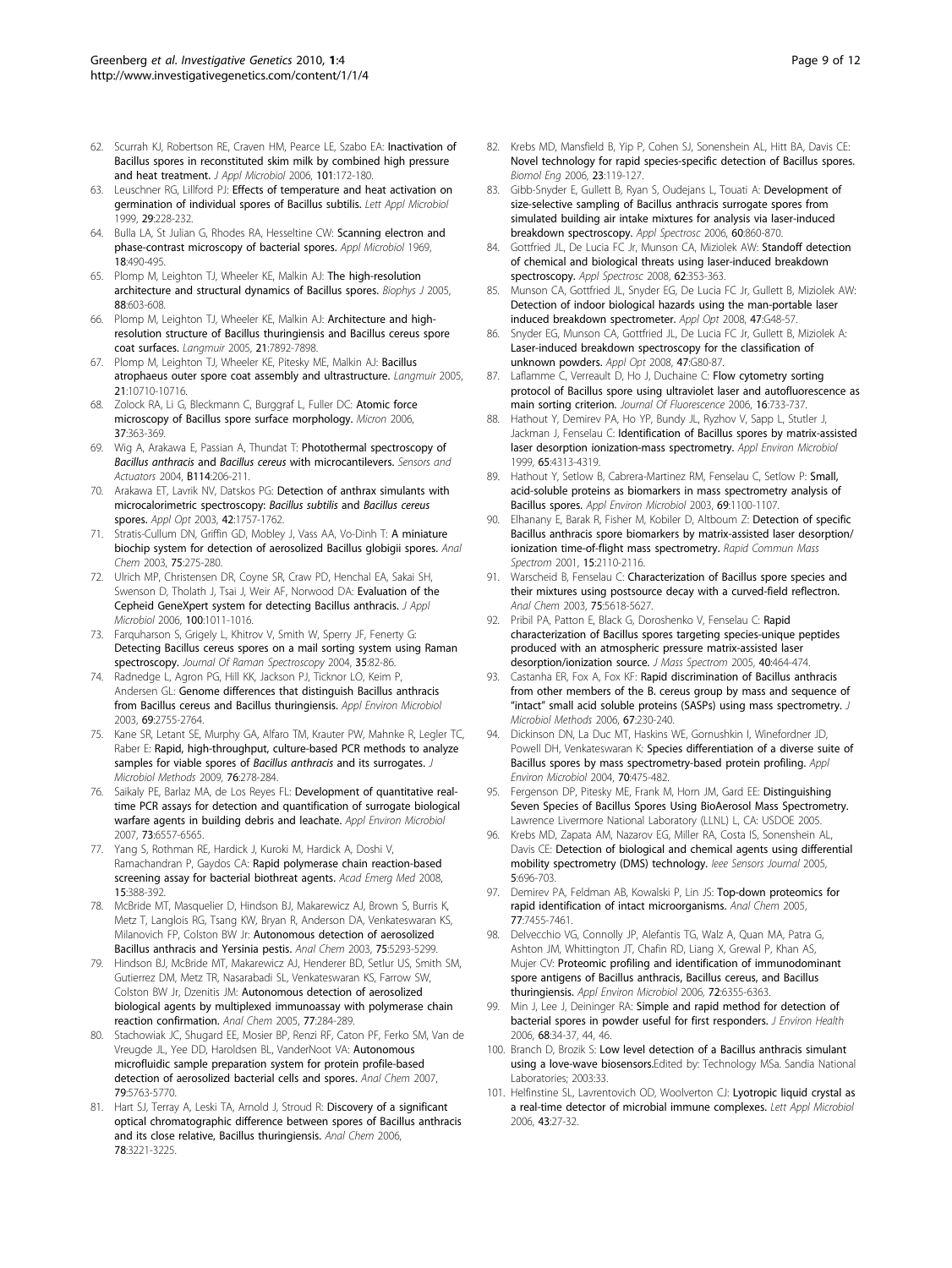- <span id="page-9-0"></span>102. Stephens JR: Flourescence cross section meaurements of biological agent simulants. Conference on Obscuration and Aerosol Research Los Alamos National Lab 1996.
- 103. Sainathrao S, Mohan KV, Atreya C: [Gamma-phage lysin](http://www.ncbi.nlm.nih.gov/pubmed/19624851?dopt=Abstract) PlyG sequence[based synthetic peptides coupled with Qdot-nanocrystals are useful for](http://www.ncbi.nlm.nih.gov/pubmed/19624851?dopt=Abstract) [developing detection methods for](http://www.ncbi.nlm.nih.gov/pubmed/19624851?dopt=Abstract) Bacillus anthracis by using its surrogates, B. anthracis[-Sterne and](http://www.ncbi.nlm.nih.gov/pubmed/19624851?dopt=Abstract) B. cereus-4342. BMC Biotechnol 2009, 9:67.
- 104. Stephans JR: Measurements of the Ultraviolet Fluorescence Cross Sections and Spectra of Bacillus Anthracis Simulants. Edited by: Lab LAN 1998.
- 105. Stephens JR: Identification of BW agents simulants on building surfaces by infrared reflectance spectroscopy. CBW Protection Symposium; May 10-13; Stockholm, Sweden 1998, 11.
- 106. Utrup LJ, Werner K, Frey AH: [Minimizing pathogenic bacteria, including](http://www.ncbi.nlm.nih.gov/pubmed/14679721?dopt=Abstract) [spores, in indoor air.](http://www.ncbi.nlm.nih.gov/pubmed/14679721?dopt=Abstract) J Environ Health 2003, 66:19-26, 29.
- 107. Lee SA, Willeke K, Mainelis G, Adhikari A, Wang HX, Reponen T, Grinshpun SA: [Assessment of electrical charge on airborne](http://www.ncbi.nlm.nih.gov/pubmed/15204870?dopt=Abstract) [microorganisms by a new bioaerosol sampling method.](http://www.ncbi.nlm.nih.gov/pubmed/15204870?dopt=Abstract) Journal Of Occupational And Environmental Hygiene 2004, 1:127-138.
- 108. Clark Burton N, Adhikari A, Grinshpun SA, Hornung R, Reponen T: [The](http://www.ncbi.nlm.nih.gov/pubmed/15877169?dopt=Abstract) [effect of filter material on bioaerosol collection of Bacillus subtilis spores](http://www.ncbi.nlm.nih.gov/pubmed/15877169?dopt=Abstract) [used as a Bacillus anthracis simulant.](http://www.ncbi.nlm.nih.gov/pubmed/15877169?dopt=Abstract) J Environ Monit 2005, 7:475-480.
- 109. Lighthart B, Prier K, Bromenshenk J: Detection of aerosolized bacterial spores (Bacillus atrophaeus) using free-flying honey bees (Hymenoptera apidae) as collectors. Aerobiologica 2004, 20:191-195.
- 110. Teschke K, Chow Y, Bartlett K, Ross A, van Netten C: [Spatial and temporal](http://www.ncbi.nlm.nih.gov/pubmed/11171524?dopt=Abstract) [distribution of airborne Bacillus thuringiensis var. kurstaki during an](http://www.ncbi.nlm.nih.gov/pubmed/11171524?dopt=Abstract) [aerial spray program for gypsy moth eradication.](http://www.ncbi.nlm.nih.gov/pubmed/11171524?dopt=Abstract) Environmental Health Perspectives 2001, 109:47-54.
- 111. Valadares De Amorim G, Whittome B, Shore B, Levin DB: [Identification of](http://www.ncbi.nlm.nih.gov/pubmed/11229889?dopt=Abstract) [Bacillus thuringiensis subsp. kurstaki strain HD1-Like bacteria from](http://www.ncbi.nlm.nih.gov/pubmed/11229889?dopt=Abstract) [environmental and human samples after aerial spraying of Victoria,](http://www.ncbi.nlm.nih.gov/pubmed/11229889?dopt=Abstract) [British Columbia, Canada, with Foray 48B.](http://www.ncbi.nlm.nih.gov/pubmed/11229889?dopt=Abstract) Appl Environ Microbiol 2001, 67:1035-1043.
- 112. Krauter P, Biermann A, Larsen L: Transport efficiency and deposition velocity of fluidized spores in ventilation ducts. Aerobiologia 2005, 21:155-172.
- 113. Dougherty GM, Hadley DR, o'Conner PR: Engineered aerosol production for laboratory scale chemical/biological test and evaluation.Edited by: Energy Do. Lawrence Livermore National Laboratory; 2007:28.
- 114. Krauter P, Biermann A: [Reaerosolization of Fluidized Spores in Ventilation](http://www.ncbi.nlm.nih.gov/pubmed/17293522?dopt=Abstract) [Systems.](http://www.ncbi.nlm.nih.gov/pubmed/17293522?dopt=Abstract) Appl Environ Microbiol 2007.
- 115. Scott Duncan EJ, Kournikakis B, Ho J, Hill I: [Pulmonary deposition of](http://www.ncbi.nlm.nih.gov/pubmed/18923948?dopt=Abstract) aerosolized Bacillus atrophaeus [in a swine model due to exposure from](http://www.ncbi.nlm.nih.gov/pubmed/18923948?dopt=Abstract) [a simulated anthrax letter incident.](http://www.ncbi.nlm.nih.gov/pubmed/18923948?dopt=Abstract) Inhalation Toxicology 2009, 21:141-152.
- 116. Drobniewski FA: [Bacillus-Cereus And Related Species.](http://www.ncbi.nlm.nih.gov/pubmed/8269390?dopt=Abstract) Clinical Microbiology Reviews 1993, 6:324-338.
- 117. Helgason E, Caugant DA, Olsen I, Kolsto AB: [Genetic structure of](http://www.ncbi.nlm.nih.gov/pubmed/10747152?dopt=Abstract) [population of Bacillus cereus and B. thuringiensis isolates associated](http://www.ncbi.nlm.nih.gov/pubmed/10747152?dopt=Abstract) [with periodontitis and other human infections.](http://www.ncbi.nlm.nih.gov/pubmed/10747152?dopt=Abstract) J Clin Microbiol 2000, 38:1615-1622.
- 118. Green M, Heumann M, Sokolow R, Foster LR, Bryant R, Skeels M: [Public](http://www.ncbi.nlm.nih.gov/pubmed/2356910?dopt=Abstract) [health implications of the microbial pesticide Bacillus thuringiensis: an](http://www.ncbi.nlm.nih.gov/pubmed/2356910?dopt=Abstract) [epidemiological study, Oregon, 1985-86.](http://www.ncbi.nlm.nih.gov/pubmed/2356910?dopt=Abstract) Am J Public Health 1990, 80:848-852.
- 119. McClintock JT, Schaffer CR, Sjoblad RD: A Comparative Review Of The Mammalian Toxicity Of Bacillus Thuringiensis-Based Pesticides. Pesticide Science 1995, 45:95-105.
- 120. Samples JR, Buettner H: [Ocular Infection Caused By A Biological](http://www.ncbi.nlm.nih.gov/pubmed/6619584?dopt=Abstract) [Insecticide.](http://www.ncbi.nlm.nih.gov/pubmed/6619584?dopt=Abstract) Journal Of Infectious Diseases 1983, 148:614-614.
- 121. Hernandez E, Ramisse F, Ducoureau JP, Cruel T, Cavallo JD: [Bacillus](http://www.ncbi.nlm.nih.gov/pubmed/9650985?dopt=Abstract) [thuringiensis subsp. konkukian \(serotype H34\) superinfection: case](http://www.ncbi.nlm.nih.gov/pubmed/9650985?dopt=Abstract) [report and experimental evidence of pathogenicity in](http://www.ncbi.nlm.nih.gov/pubmed/9650985?dopt=Abstract) [immunosuppressed mice.](http://www.ncbi.nlm.nih.gov/pubmed/9650985?dopt=Abstract) J Clin Microbiol 1998, 36:2138-2139.
- 122. Jackson SG, Goodbrand RB, Ahmed R, Kasatiya S: [Bacillus cereus](http://www.ncbi.nlm.nih.gov/pubmed/7639990?dopt=Abstract) and Bacillus thuringiensis [isolated in a gastroenteritis outbreak investigation.](http://www.ncbi.nlm.nih.gov/pubmed/7639990?dopt=Abstract) Letters in Applied Microbiology 1995, 21:103-105.
- 123. Nicholson WL, Munakata N, Horneck G, Melosh HJ, Setlow P: [Resistance of](http://www.ncbi.nlm.nih.gov/pubmed/10974126?dopt=Abstract) [Bacillus endospores to extreme terrestrial and extraterrestrial](http://www.ncbi.nlm.nih.gov/pubmed/10974126?dopt=Abstract) [environments.](http://www.ncbi.nlm.nih.gov/pubmed/10974126?dopt=Abstract) Microbiol Mol Biol Rev 2000, 64:548-572.
- 124. Ash C, Farrow JAE, Wallbanks S, Collins MD: Phylogenetic Heterogeneity Of The Genus Bacillus Revealed By Comparative-Analysis Of Small-Subunit-Ribosomal Rna Sequences. Letters In Applied Microbiology 1991, 13:202-206.
- 125. Brumlick MJ, Bielawska-Drozd A, Zakowska D, Liang X, Spalletta RA, Patra G, DelVecchio VG: Genetic diversity among [Bacillus anthracis, Bacillus cereus](http://www.ncbi.nlm.nih.gov/pubmed/15790070?dopt=Abstract) and Bacilus thuringiensis [strains using repetative element](http://www.ncbi.nlm.nih.gov/pubmed/15790070?dopt=Abstract) [polymorphisms-PCR.](http://www.ncbi.nlm.nih.gov/pubmed/15790070?dopt=Abstract) Polish Journal of Microbiology 2004, 53:215-225.
- 126. Burton JE, Oshota OJ, Silman NJ: [Differential identification of Bacillus](http://www.ncbi.nlm.nih.gov/pubmed/16968287?dopt=Abstract) [anthracis from environmental Bacillus species using microarray analysis.](http://www.ncbi.nlm.nih.gov/pubmed/16968287?dopt=Abstract) Journal Of Applied Microbiology 2006, 101:754-763.
- 127. Fritze D: [Taxonomy of the Genus](http://www.ncbi.nlm.nih.gov/pubmed/18944461?dopt=Abstract) Bacillus and related genera: The [aerobic endospore-fromiung bacteria.](http://www.ncbi.nlm.nih.gov/pubmed/18944461?dopt=Abstract) Phytopathology 2004, 94:1245-1248.
- 128. Gohar M, Gilois N, Graveline R, Garreau C, Sanchis V, Lereclus D: [A](http://www.ncbi.nlm.nih.gov/pubmed/16167365?dopt=Abstract) [comparative study of Bacillus cereus, Bacillus thuringiensis and Bacillus](http://www.ncbi.nlm.nih.gov/pubmed/16167365?dopt=Abstract) [anthracis extracellular proteomes.](http://www.ncbi.nlm.nih.gov/pubmed/16167365?dopt=Abstract) Proteomics 2005, 5:3696-3711.
- 129. Han CS, Xie G, Challacombe JF, Altherr MR, Bhotika SS, Bruce D, Campbell CS, Campbell ML, Chen J, Chertkov O, Cleland C, Dimitrijevic M, Doggett NA, Fawcett JJ, Glavina T, Goodwin LA, Hill KK, Hitchcock P, Jackson PJ, Keim P, Kewalramani AR, Longmire J, Lucas S, Malfatti S, McMurry K, Meincke LJ, Misra M, Moseman BL, Mundt M, Munk AC, et al: [Pathogenomic sequence analysis of Bacillus cereus and Bacillus](http://www.ncbi.nlm.nih.gov/pubmed/16621833?dopt=Abstract) [thuringiensis isolates closely related to Bacillus anthracis.](http://www.ncbi.nlm.nih.gov/pubmed/16621833?dopt=Abstract) J Bacteriol 2006, 188:3382-3390.
- 130. Helgason E, Okstad OA, Caugant DA, Johansen HA, Fouet A, Mock M, Hegna I, Kolsto : [Bacillus anthracis, Bacillus cereus, and Bacillus](http://www.ncbi.nlm.nih.gov/pubmed/10831447?dopt=Abstract) thuringiensis–[one species on the basis of genetic evidence.](http://www.ncbi.nlm.nih.gov/pubmed/10831447?dopt=Abstract) Appl Environ Microbiol 2000, 66:2627-2630.
- 131. Helgason E, Tourasse NJ, Meisal R, Caugant DA, Kolsto AB: [Multilocus](http://www.ncbi.nlm.nih.gov/pubmed/14711642?dopt=Abstract) [sequence typing scheme for bacteria of the Bacillus cereus group.](http://www.ncbi.nlm.nih.gov/pubmed/14711642?dopt=Abstract) Appl Environ Microbiol 2004, 70:191-201.
- 132. Hill KK, Ticknor LO, Okinaka RT, Asay M, Blair H, Bliss KA, Laker M, Pardington PE, Richardson AP, Tonks M, Beecher DJ, Kemp JD, Kolsto AB, Wong AC, Keim P, Jackson PJ: [Fluorescent amplified fragment length](http://www.ncbi.nlm.nih.gov/pubmed/14766590?dopt=Abstract) [polymorphism analysis of Bacillus anthracis, Bacillus cereus, and Bacillus](http://www.ncbi.nlm.nih.gov/pubmed/14766590?dopt=Abstract) [thuringiensis isolates.](http://www.ncbi.nlm.nih.gov/pubmed/14766590?dopt=Abstract) Appl Environ Microbiol 2004, 70:1068-1080.
- 133. Ivanova N, Sorokin A, Anderson I, Galleron N, Candelon B, Kapatral V, Bhattacharyya A, Reznik G, Mikhailova N, Lapidus A, Chu L, Mazur M, Goltsman E, Larsen N, D'Souza M, Walunas T, Grechkin Y, Pusch G, Haselkorn R, Fonstein M, Ehrlich SD, Overbeek R, Kyrpides N: [Genome](http://www.ncbi.nlm.nih.gov/pubmed/12721630?dopt=Abstract) [sequence of Bacillus cereus and comparative analysis with Bacillus](http://www.ncbi.nlm.nih.gov/pubmed/12721630?dopt=Abstract) [anthracis.](http://www.ncbi.nlm.nih.gov/pubmed/12721630?dopt=Abstract) Nature 2003, 423:87-91.
- 134. Jackson PJ, Hill KK, Laker MT, Ticknor LO, Keim P: [Genetic comparison of](http://www.ncbi.nlm.nih.gov/pubmed/10475963?dopt=Abstract) [Bacillus anthracis and its close relatives using amplified fragment length](http://www.ncbi.nlm.nih.gov/pubmed/10475963?dopt=Abstract) [polymorphism and polymerase chain reaction analysis.](http://www.ncbi.nlm.nih.gov/pubmed/10475963?dopt=Abstract) J Appl Microbiol 1999, 87:263-269.
- 135. Keim P, Kalif A, Schupp J, Hill K, Travis SE, Richmond K, Adair DM, Hugh-Jones M, Kuske CR, Jackson P: [Molecular evolution and diversity in](http://www.ncbi.nlm.nih.gov/pubmed/9006038?dopt=Abstract) [Bacillus anthracis as detected by amplified fragment length](http://www.ncbi.nlm.nih.gov/pubmed/9006038?dopt=Abstract) [polymorphism markers.](http://www.ncbi.nlm.nih.gov/pubmed/9006038?dopt=Abstract) J Bacteriol 1997, 179:818-824.
- 136. Keim P, Klevytska AM, Price LB, Schupp JM, Zinser G, Smith KL, Hugh-Jones ME, Okinaka R, Hill KK, Jackson PJ: [Molecular diversity in Bacillus](http://www.ncbi.nlm.nih.gov/pubmed/10475952?dopt=Abstract) [anthracis.](http://www.ncbi.nlm.nih.gov/pubmed/10475952?dopt=Abstract) J Appl Microbiol 1999, 87:215-217.
- 137. Priest FG, Barker M, Baillie LW, Holmes FC, Maiden MC: [Population](http://www.ncbi.nlm.nih.gov/pubmed/15547268?dopt=Abstract) [structure and evolution of the Bacillus cereus group.](http://www.ncbi.nlm.nih.gov/pubmed/15547268?dopt=Abstract) *J Bacteriol* 2004, 186:7959-7970.
- 138. Rasko DA, Ravel J, Okstad OA, Helgason E, Cer RZ, Jiang L, Shores KA, Fouts DE, Tourasse NJ, Angiuoli SV, Kolonay J, Nelson WC, Kolsto AB, Fraser CM, Read TD: [The genome sequence of Bacillus cereus ATCC](http://www.ncbi.nlm.nih.gov/pubmed/14960714?dopt=Abstract) [10987 reveals metabolic adaptations and a large plasmid related to](http://www.ncbi.nlm.nih.gov/pubmed/14960714?dopt=Abstract) [Bacillus anthracis pXO1.](http://www.ncbi.nlm.nih.gov/pubmed/14960714?dopt=Abstract) Nucleic Acids Res 2004, 32:977-988.
- 139. Read TD, Peterson SN, Tourasse N, Baillie LW, Paulsen IT, Nelson KE, Tettelin H, Fouts DE, Eisen JA, Gill SR, Holtzapple EK, Okstad OA, Helgason E, Rilstone J, Wu M, Kolonay JF, Beanan MJ, Dodson RJ, Brinkac LM, Gwinn M, DeBoy RT, Madpu R, Daugherty SC, Durkin AS, Haft DH, Nelson WC, Peterson JD, Pop M, Khouri HM, Radune D, et al: [The genome sequence of](http://www.ncbi.nlm.nih.gov/pubmed/12721629?dopt=Abstract) [Bacillus anthracis Ames and comparison to closely related bacteria.](http://www.ncbi.nlm.nih.gov/pubmed/12721629?dopt=Abstract) Nature 2003, 423:81-86.
- 140. Todd SJ, Moir AJ, Johnson MJ, Moir A: [Genes of Bacillus cereus and](http://www.ncbi.nlm.nih.gov/pubmed/12754235?dopt=Abstract) [Bacillus anthracis encoding proteins of the exosporium.](http://www.ncbi.nlm.nih.gov/pubmed/12754235?dopt=Abstract) *J Bacteriol* 2003, 185:3373-3378.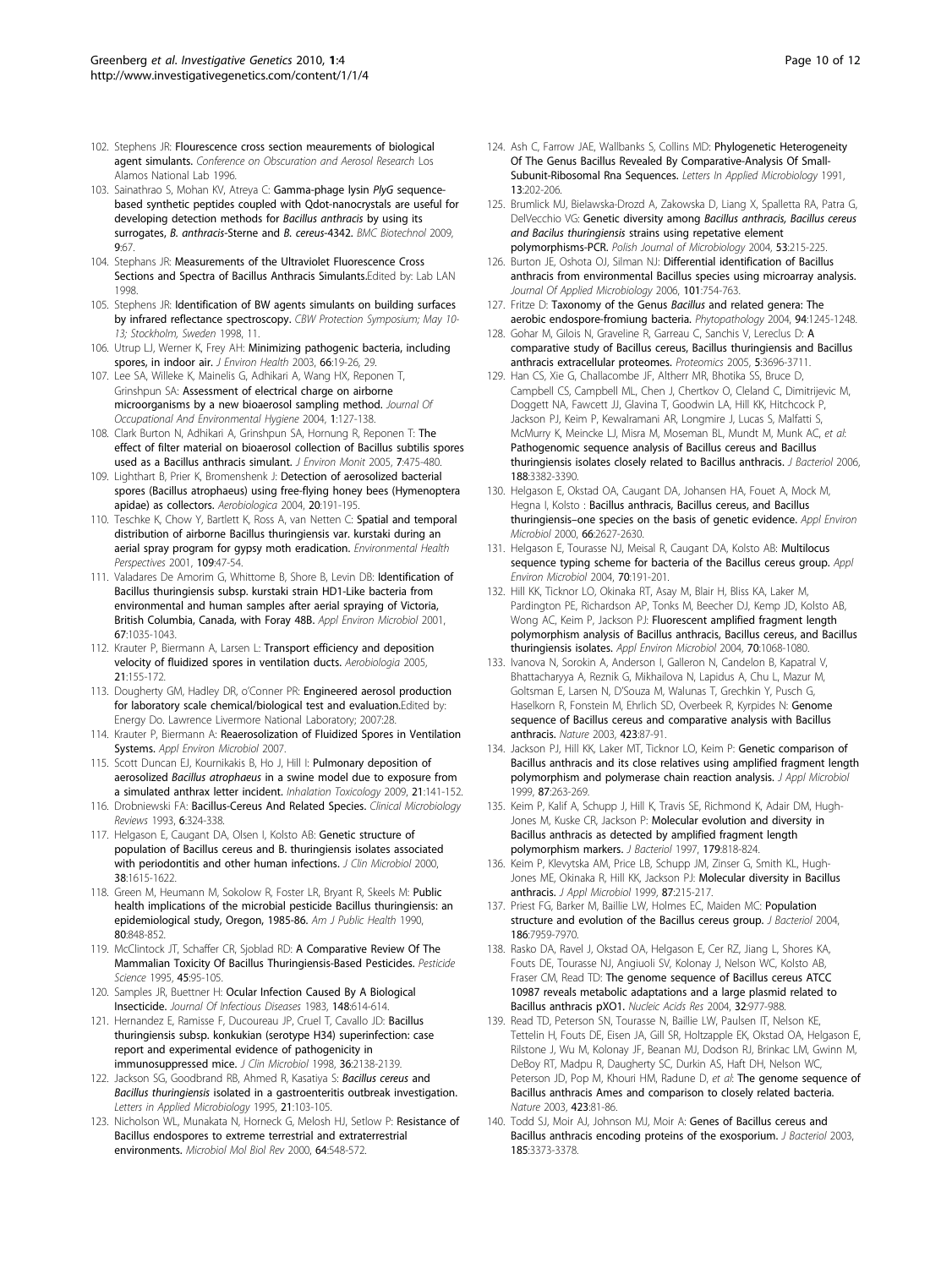- <span id="page-10-0"></span>141. Turnbull PC: [Definitive identification of Bacillus anthracis](http://www.ncbi.nlm.nih.gov/pubmed/10475956?dopt=Abstract)-a review. J Appl Microbiol 1999, 87:237-240.
- 142. Valjevac S, Hilaire V, Lisanti O, Ramisse F, Hernandez E, Cavallo JD, Pourcel C, Vergnaud G: [Comparison of minisatellite polymorphisms in the](http://www.ncbi.nlm.nih.gov/pubmed/16269689?dopt=Abstract) [Bacillus cereus complex: a simple assay for large-scale screening and](http://www.ncbi.nlm.nih.gov/pubmed/16269689?dopt=Abstract) [identification of strains most closely related to Bacillus anthracis.](http://www.ncbi.nlm.nih.gov/pubmed/16269689?dopt=Abstract) Appl Environ Microbiol 2005, 71:6613-6623.
- 143. Xu D, Cote JC: [Phylogenetic relationships between Bacillus species and](http://www.ncbi.nlm.nih.gov/pubmed/12807189?dopt=Abstract) [related genera inferred from comparison of 3](http://www.ncbi.nlm.nih.gov/pubmed/12807189?dopt=Abstract)' end 16 S rDNA and 5' [end 16S-23 S ITS nucleotide sequences.](http://www.ncbi.nlm.nih.gov/pubmed/12807189?dopt=Abstract) Int J Syst Evol Microbiol 2003, 53:695-704.
- 144. Easterday WR, Van Ert MN, Simonson TS, Wagner DM, Kenefic LJ, Allender CJ, Keim P: [Use of single nucleotide polymorphisms in the](http://www.ncbi.nlm.nih.gov/pubmed/15815042?dopt=Abstract) plcR [gene for specific Identification of](http://www.ncbi.nlm.nih.gov/pubmed/15815042?dopt=Abstract) Bacillus anthracis. Journal of Clinical Microbiology 2005, 43:1995-1997.
- 145. Easterday WR, Van Ert MN, Zanecki S, Keim P: [Specific detection of bacillus](http://www.ncbi.nlm.nih.gov/pubmed/15945372?dopt=Abstract) [anthracis using a TaqMan mismatch amplification mutation assay.](http://www.ncbi.nlm.nih.gov/pubmed/15945372?dopt=Abstract) BioTechniques 2005, 38:731-735.
- 146. Sylvestre P, Couture-Tosi E, Mock M: [A collagen-like surface glycoprotein](http://www.ncbi.nlm.nih.gov/pubmed/12100557?dopt=Abstract) [is a structural component of the Bacillus anthracis exosporium.](http://www.ncbi.nlm.nih.gov/pubmed/12100557?dopt=Abstract) Molecular Microbiology 2002, 45:169-178.
- 147. Rety S, Salamitou S, Garcia-Verdugo I, Hulmes DJ, Le Hegarat F, Chaby R, Lewit-Bentley A: [The crystal structure of the Bacillus anthracis spore](http://www.ncbi.nlm.nih.gov/pubmed/16249180?dopt=Abstract) [surface protein BclA shows remarkable similarity to mammalian](http://www.ncbi.nlm.nih.gov/pubmed/16249180?dopt=Abstract) [proteins.](http://www.ncbi.nlm.nih.gov/pubmed/16249180?dopt=Abstract) J Biol Chem 2005, 280:43073-43078.
- 148. Knaysi G: The Endospore Of Bacteria. Bacteriol Rev 1948, 12:19-77.
- 149. Warth AD, Ohye DF, Murrell WG: [The composition and structure of](http://www.ncbi.nlm.nih.gov/pubmed/13999018?dopt=Abstract) [bacterial spores.](http://www.ncbi.nlm.nih.gov/pubmed/13999018?dopt=Abstract) J Cell Biol 1963, 16:579-592.
- 150. Gerhardt P, Ribi E: [Ultrastructure Of The Exosporium Enveloping Spores](http://www.ncbi.nlm.nih.gov/pubmed/14240968?dopt=Abstract) [Of Bacillus Cereus.](http://www.ncbi.nlm.nih.gov/pubmed/14240968?dopt=Abstract) J Bacteriol 1964, 88:1774-1789.
- 151. Knaysi G: [Further Observations On The Spodogram Of Bacillus Cereus](http://www.ncbi.nlm.nih.gov/pubmed/14329461?dopt=Abstract) [Endospore.](http://www.ncbi.nlm.nih.gov/pubmed/14329461?dopt=Abstract) J Bacteriol 1965, 90:453-455.
- 152. Hachisuka Y, Kozuka S, Tsujikawa M: [Exosporia and appendages of spores](http://www.ncbi.nlm.nih.gov/pubmed/6472137?dopt=Abstract) [of Bacillus species.](http://www.ncbi.nlm.nih.gov/pubmed/6472137?dopt=Abstract) Microbiol Immunol 1984, 28:619-624.
- 153. Charlton S, Moir AJG, Baillie L, Moir A: [Characterization of the exosporium](http://www.ncbi.nlm.nih.gov/pubmed/10475957?dopt=Abstract) [of Bacillus cereus.](http://www.ncbi.nlm.nih.gov/pubmed/10475957?dopt=Abstract) Journal Of Applied Microbiology 1999, 87:241-245.
- 154. Peng JS, Tsai WC, Chou CC: [Surface characteristics of Bacillus cereus and](http://www.ncbi.nlm.nih.gov/pubmed/11322692?dopt=Abstract) [its adhesion to stainless steel.](http://www.ncbi.nlm.nih.gov/pubmed/11322692?dopt=Abstract) Int J Food Microbiol 2001, 65:105-111.
- 155. Beaman TC, Pankratz HS, Gerhardt P: [Ultrastructure of the Exosporium and](http://www.ncbi.nlm.nih.gov/pubmed/4110924?dopt=Abstract) [Underlying Inclusions in Spores of Bacillus megaterium Strains.](http://www.ncbi.nlm.nih.gov/pubmed/4110924?dopt=Abstract) J Bacteriol 1972, 109:1198-1209.
- 156. Koshikawa T, Yamazaki M, Yoshimi M, Ogawa S, Yamada A, Watabe K, Torii M: [Surface hydrophobicity of spores of](http://www.ncbi.nlm.nih.gov/pubmed/2517297?dopt=Abstract) Bacillus spp. Journal of General Microbiology 1989, 135:2717-2722.
- 157. Sousa JCF, Silva MT, Balassa G: [An exosporium-like outer layer in Bacillus](http://www.ncbi.nlm.nih.gov/pubmed/822351?dopt=Abstract) [subtilis spores.](http://www.ncbi.nlm.nih.gov/pubmed/822351?dopt=Abstract) Nature 1976, 263:53-54.
- 158. Kramer MJ, Roth IL: [Ultrastructural Differences In Exosporium Of Sterne](http://www.ncbi.nlm.nih.gov/pubmed/4179555?dopt=Abstract) [And Vollum Strains Of Bacillus Anthracis.](http://www.ncbi.nlm.nih.gov/pubmed/4179555?dopt=Abstract) Canadian Journal Of Microbiology 1968, 14:1297.
- 159. Knaysi G: [On the structure and nature of the endospore in strain C3 of](http://www.ncbi.nlm.nih.gov/pubmed/14353816?dopt=Abstract) [Bacillus cereus](http://www.ncbi.nlm.nih.gov/pubmed/14353816?dopt=Abstract). J Bacteriol 1955, 69:130-138.
- 160. Kojima K, Sato T: [Fine Filaments On Outside Of Exosporium Of Bacillus](http://www.ncbi.nlm.nih.gov/pubmed/4957618?dopt=Abstract) [Anthracis Spores.](http://www.ncbi.nlm.nih.gov/pubmed/4957618?dopt=Abstract) Journal Of Bacteriology 1966, 91:2382.
- 161. Hachisuka Y, Kuno T: [Filamentous appendages of Bacillus cereus spores.](http://www.ncbi.nlm.nih.gov/pubmed/828210?dopt=Abstract) Jpn J Microbiol 1976, 20:555-558.
- 162. Beaman TC, Pankratz HS, Gerhardt P: [Ultrastructure of the exosporium and](http://www.ncbi.nlm.nih.gov/pubmed/4110924?dopt=Abstract) [underlying inclusions in spores of Bacillus megaterium strains.](http://www.ncbi.nlm.nih.gov/pubmed/4110924?dopt=Abstract) J Bacteriol 1972, 109:1198-1209.
- 163. Sousa JC, Silva MT, Balassa G: [An exosporium-like outer layer in Bacillus](http://www.ncbi.nlm.nih.gov/pubmed/822351?dopt=Abstract) [subtilis spores.](http://www.ncbi.nlm.nih.gov/pubmed/822351?dopt=Abstract) Nature 1976, 263:53-54.
- 164. Driks A: [Bacillus subtilis spore coat.](http://www.ncbi.nlm.nih.gov/pubmed/10066829?dopt=Abstract) Microbiol Mol Biol Rev 1999, 63:1-20.
- 165. Takamatsu H, Watabe K: [Assembly and genetics of spore protective](http://www.ncbi.nlm.nih.gov/pubmed/11964122?dopt=Abstract) [structures.](http://www.ncbi.nlm.nih.gov/pubmed/11964122?dopt=Abstract) Cell Mol Life Sci 2002, 59:434-444.
- 166. Bechtel DB, Bulla LA Jr: [Electron Microscope Study of Sporulation and](http://www.ncbi.nlm.nih.gov/pubmed/182671?dopt=Abstract) [Parasporal Crystal Formation in Bacillus thuringiensis.](http://www.ncbi.nlm.nih.gov/pubmed/182671?dopt=Abstract) J Bacteriol 1976, 127:1472-1481.
- 167. Gerhardt P, Pankratz HS, Scherrer R: [Fine Structure of the Bacillus](http://www.ncbi.nlm.nih.gov/pubmed/185959?dopt=Abstract) [thuringiensis Spore.](http://www.ncbi.nlm.nih.gov/pubmed/185959?dopt=Abstract) Appl Environ Microbiol 1976, 32:438-440.
- 168. Smirnova TA, Mikhailov AM, Tyurin VS, Azizbekyan RR: The fine structure of spores and crystals in various Bacillus thuringiensis serotypes. MIKROBIOLOGIYA 1984, 53:455-462.
- 169. Doyle R, Nediat-Haiem F, Singh J: Hydrophobic characteristics of Bacillus spores. Current Microbiology 1984, 10:329-332.
- 170. Zandomeni RO, Fitzgibbon JE, Carrera M, Steubing E, Rogers JE, Sagripanti J-L: Spore Size Comparison Between Several Bacillus Species. Edited by: MD G-CIAPG 2005.
- 171. Carrera M, Zandomeni RO, Fitzgibbon J, Sagripanti JL: [Difference between](http://www.ncbi.nlm.nih.gov/pubmed/17241334?dopt=Abstract) [the spore sizes of Bacillus anthracis and other Bacillus species.](http://www.ncbi.nlm.nih.gov/pubmed/17241334?dopt=Abstract) J Appl Microbiol 2007, 102:303-312.
- 172. Lighthart B: Physics of microbial bioaerosols. In Atmosphere Microbial Aerosols. Edited by: Lighthart B, Mohr AJ. New York: Chapman and Hall; 1994:5-27.
- 173. Cox CS: Physical aspects of bioaerosols. In Bioaerosols handbook. Edited by: Cox CS, Wathes CM. London: Lewis; 1995:15-25.
- 174. Carrera M, Zandomeni RO, Sagripanti JL: [Wet and dry density of Bacillus](http://www.ncbi.nlm.nih.gov/pubmed/18298528?dopt=Abstract) [anthracis and other Bacillus species.](http://www.ncbi.nlm.nih.gov/pubmed/18298528?dopt=Abstract) J Appl Microbiol 2008, 105:68-77.
- 175. Jaax NK, Davis KJ, Geisbert TJ, Vogel P, Jaax GP, Topper M, Jahrling PB: [Lethal experimental infection of rhesus monkeys with Ebola-Zaire](http://www.ncbi.nlm.nih.gov/pubmed/8712894?dopt=Abstract) [\(Mayinga\) virus by the oral and conjunctival route of exposure.](http://www.ncbi.nlm.nih.gov/pubmed/8712894?dopt=Abstract) Arch Pathol Lab Med 1996, 120:140-155.
- 176. Baweja RB, Zaman MS, Mattoo AR, Sharma K, Tripathi V, Aggarwal A, Dubey GP, Kurupati RK, Ganguli M, Chaudhury NK, Sen S, Das TK, Gade WN, Singh Y: Properties of Bacillus anthracis [spores prepared under various](http://www.ncbi.nlm.nih.gov/pubmed/17713759?dopt=Abstract) [environmental conditions.](http://www.ncbi.nlm.nih.gov/pubmed/17713759?dopt=Abstract) Arch Microbiol 2008, 189:71-79.
- 177. Sirena S, Scagliosi G: Lavori E Lezioni Originali. Riforma medicia 1894, 2:340-343.
- 178. Szekely Av: Beitrag zur Lebensdauer der Milzbrandsporen. Zeit Hygiene Infectionskrankheiten 1903, 44:359-363.
- 179. Busson B: Ein beitrag zur Kenntnis der Lebensdauer von Bacterium coli und Milzbrandsporen. Centralbl Bakteriol, Parasitenkd Infektionskr 1911, 58:505-509.
- 180. Graham-Smith GS: [The longevity of dry spores of](http://www.ncbi.nlm.nih.gov/pubmed/20475061?dopt=Abstract) B. anthracis. Journal of Hygiene 1930, 30:213-215.
- 181. Minett FC, Dhanda MR: Multiplication of B. anthracis and Cl. chauvei in soil and water. Indian Journal of Veterinary Science and Animal Husbandry 1941, 11:308-328.
- 182. Novel R, Reh T: De la longevite des spores du Bacillus anthracis et de la conservation des pouvoirs pathogcne ei antigene. Schweizerische Zeitschrift fu¨r Pathologie und Bakteriologie 1947, 10:180-192.
- 183. Dearmon IA Jr, Lively DH, Roth NG: [Survival time as a rapid method of](http://www.ncbi.nlm.nih.gov/pubmed/13376512?dopt=Abstract) [determining virulence with](http://www.ncbi.nlm.nih.gov/pubmed/13376512?dopt=Abstract) Bacillus anthracis. J Bacteriol 1956, 72:666-672.
- 184. Dearmon IA Jr, Orlando MD, Rosenwald AJ, Klein F, Fernelius AL, Lincoln RE, Middaugh PR: [Viability and estimation of shelf-life of bacterial](http://www.ncbi.nlm.nih.gov/pubmed/14026165?dopt=Abstract) [populations.](http://www.ncbi.nlm.nih.gov/pubmed/14026165?dopt=Abstract) Appl Microbiol 1962, 10:422-427.
- 185. Wilson JB, Russell KE: [Isolation Of Bacillus Anthracis From Soil Stored 60](http://www.ncbi.nlm.nih.gov/pubmed/14102868?dopt=Abstract) [Years.](http://www.ncbi.nlm.nih.gov/pubmed/14102868?dopt=Abstract) J Bacteriol 1964, 87:237-238.
- 186. Lewis JC: Dormancy. In The Bacterial Spore. Edited by: Hurst A, Gould GW. London: Academia Press; 1969:1:301-358.
- 187. Roberts TA, Hitchins AD: Resistance of spores. In The Bacterial Spore. Edited by: Gould GW, Hurst A. London: Academic Press; 1969:1:611-670.
- 188. Van Ness GB: [Ecology of anthrax.](http://www.ncbi.nlm.nih.gov/pubmed/4996306?dopt=Abstract) Science 1971, 172:1303-1307.
- 189. Manchee RJ, Broster MG, Melling J, Henstridge RM, Stagg AJ: [Bacillus](http://www.ncbi.nlm.nih.gov/pubmed/6795509?dopt=Abstract) [anthracis on Gruinard Island.](http://www.ncbi.nlm.nih.gov/pubmed/6795509?dopt=Abstract) Nature 1981, 294:254-255.
- 190. Dragon DC, Rennie RP: [The ecology of anthrax spores: tough but not](http://www.ncbi.nlm.nih.gov/pubmed/7773917?dopt=Abstract) [invincible.](http://www.ncbi.nlm.nih.gov/pubmed/7773917?dopt=Abstract) Can Vet J 1995, 36:295-301.
- 191. Pinnock DE, Brand RJ, Milstead JE: The field persistence of Bacillus thuringiensis spores. Journal of Invertebrate Pathology 1971, 18:405.
- 192. Reynolds CM, Ringelberg DB: Non-indigenous endospore persistence following release in a snow - soil system. Cold Regions Science and Technology 2008, 52:146-154.
- 193. Pinnock DE, Brand RJ, Jackson KL, Milstead JE: [The field persistence of](http://www.ncbi.nlm.nih.gov/pubmed/4833176?dopt=Abstract) [Bacillus thuringiensis spores on Cercis occidentalis leaves.](http://www.ncbi.nlm.nih.gov/pubmed/4833176?dopt=Abstract) Journal of Invertebrate Pathology 1974, 23:341.
- 194. Pruett CJH, Burges HD, Wyborn CH: Effect of exposure to soil on potency and spore viability of Bacillus thuringiensis. Journal of Invertebrate Pathology 1980, 35:168.
- 195. West AW, Burges HD, Wyborn CH: Effect of incubation in natural and autoclaved soil upon potency and viability of Bacillus thuringiensis. Journal of Invertebrate Pathology 1984, 44:121.
- 196. Petras SF, Casida LE: [Survival of Bacillus thuringiensis Spores in Soil.](http://www.ncbi.nlm.nih.gov/pubmed/16346949?dopt=Abstract) Appl Environ Microbiol 1985, 50:1496-1501.